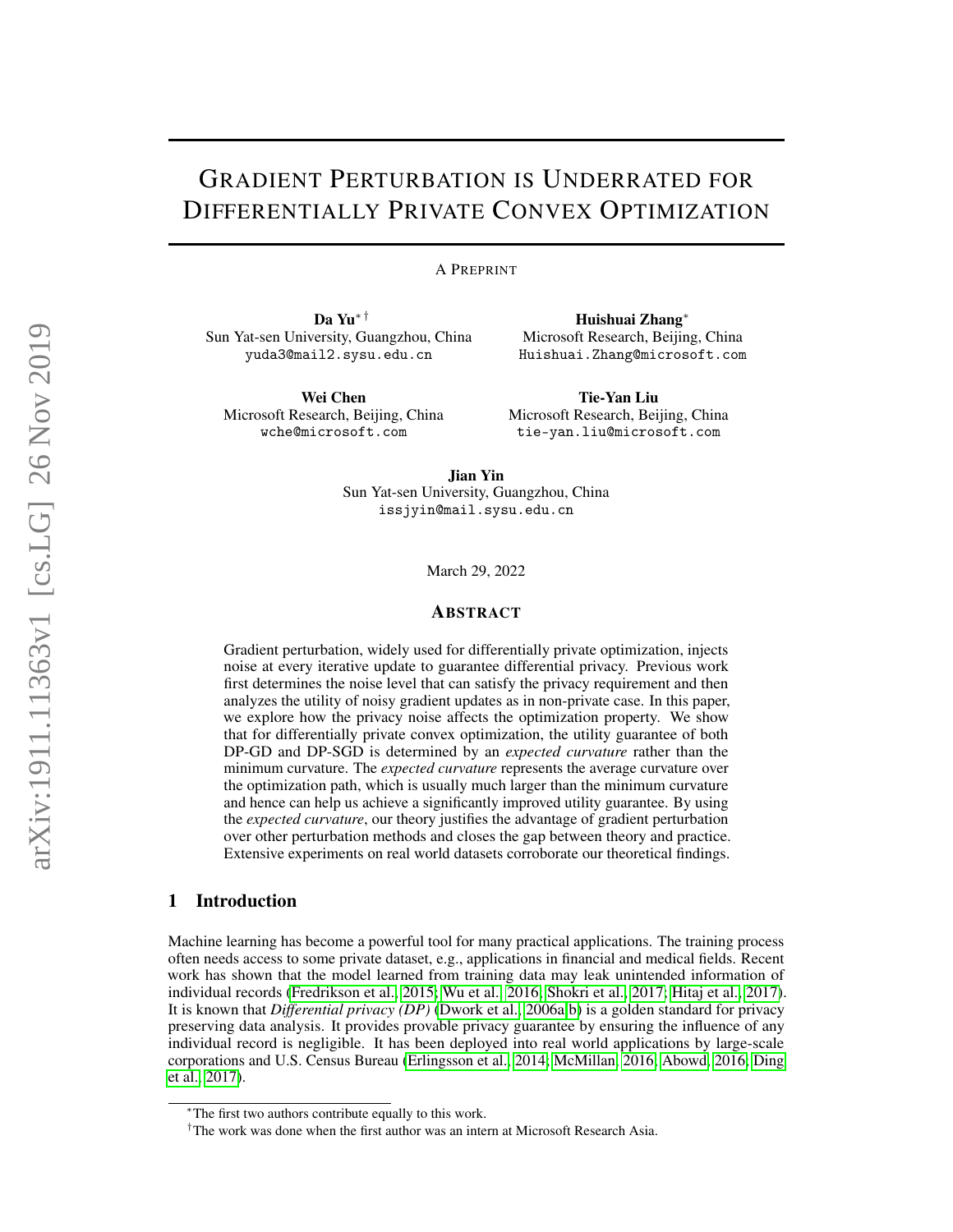We study the fundamental problem when differential privacy meets machine learning: the *differentially private empirical risk minimization (DP-ERM)* problem [\(Chaudhuri & Monteleoni, 2009;](#page-9-8) [Chaudhuri](#page-9-9) [et al., 2011;](#page-9-9) [Kifer et al., 2012;](#page-9-10) [Bassily et al., 2014;](#page-9-11) [Talwar et al., 2015;](#page-10-2) [Wu et al., 2017;](#page-10-3) [Zhang](#page-10-4) [et al., 2017;](#page-10-4) [Wang et al., 2017;](#page-10-5) [Smith et al., 2017;](#page-10-6) [Jayaraman et al., 2018;](#page-9-12) [Feldman et al., 2018;](#page-9-13) [Iyengar et al., 2019;](#page-9-14) [Wang & Gu, 2019\)](#page-10-7). DP-ERM minimizes the empirical risk while guaranteeing that the output of learning algorithm is differentially private with respect to the training data. Such privacy guarantee provides strong protection against potential adversaries [\(Hitaj et al., 2017;](#page-9-1) [Rahman](#page-10-8) [et al., 2018\)](#page-10-8). In order to guarantee privacy, it is necessary to introduce randomness to the algorithm. There are usually three ways to introduce randomness according to the time of adding noise: *output perturbation, objective perturbation* and *gradient perturbation*.

*Output perturbation* [\(Wu et al., 2017;](#page-10-3) [Zhang et al., 2017\)](#page-10-4) first runs the learning algorithm the same as in the non-private case then adds noise to the output parameter. *Objective perturbation* [\(Chaudhuri](#page-9-9) [et al., 2011;](#page-9-9) [Kifer et al., 2012;](#page-9-10) [Iyengar et al., 2019\)](#page-9-14) perturbs the objective (i.e., the empirical loss) then release the minimizer of the perturbed objective. *Gradient perturbation* [\(Song et al., 2013;](#page-10-9) [Bassily et al., 2014;](#page-9-11) [Abadi et al., 2016;](#page-9-15) [Wang et al., 2017;](#page-10-5) [Lee & Kifer, 2018;](#page-9-16) [Jayaraman et al., 2018\)](#page-9-12) perturbs each intermediate update. If each update is differentially private, the composition theorem of differential privacy ensures the whole learning procedure is differentially private.

Gradient perturbation comes with several advantages over output/objective perturbations. Firstly, gradient perturbation does not require strong assumption on the objective because it only needs to bound the sensitivity of gradient update rather than the whole learning process. Secondly, gradient perturbation can release the noisy gradient at each iteration without damaging the privacy guarantee as differential privacy is immune to *post processing* [\(Dwork et al., 2014\)](#page-9-17). Thus, it is a more favorable choice for certain applications such as distributed optimization [\(Rajkumar & Agarwal, 2012;](#page-10-10) [Agarwal](#page-9-18) [et al., 2018;](#page-9-18) [Jayaraman et al., 2018\)](#page-9-12). At last, gradient perturbation often achieves better empirical utility than output/objective perturbations for DP-ERM.

However, the existing theoretical utility guarantee for gradient perturbation is the same as or strictly inferior to that of other perturbation methods as shown in Table [1.](#page-2-0) This motivates us to ask

"What is wrong with the theory for gradient perturbation? Can we justify the empirical advantage of gradient perturbation theoretically?"

We revisit the analysis for gradient perturbation approach. Previous work [\(Bassily et al., 2014;](#page-9-11) [Wang](#page-10-5) [et al., 2017;](#page-10-5) [Jayaraman et al., 2018\)](#page-9-12) derive the utility guarantee of gradient perturbation via two steps. They first determine the noise variance at each step that meets the privacy requirement and then derive the utility guarantee by using the convergence analysis the same as in non-private case. However, the noise to guarantee privacy naturally affects the optimization procedure, but previous approach does not exploit the interaction between privacy noise and optimization of gradient perturbation.

In this paper, we utilize the fact the privacy noise affects the optimization procedure and establish new and much tighter utility guarantees for gradient perturbation approaches. Our contribution can be summarized as follows.

- We introduce an *expected curvature* that can characterize the optimization property accurately when there is perturbation noise at each gradient update.
- We establish the utility guarantees for DP-GD for both convex and strongly convex objectives based on the *expected curvature* rather than the usual minimum curvature.
- We also establish the the utility guarantees for DP-SGD for both convex and strongly convex objectives based on the *expected curvature*. To the best of our knowledge, this is the first work to remove the dependency on minimum curvature for DP-ERM algorithms.

In DP-ERM literature, there is a gap between the utility guarantee of non-strongly convex objectives and that of strongly convex objectives. However, by using the *expected curvature*, we show that some of the non-strongly convex objectives can achieve the same order of utility guarantee as the strongly convex objectives, matching the empirical observation. This is because the expected curvature could be relatively large even for non-strongly convex objectives.

As we mentioned earlier, prior to our work, there is a mismatch between theoretical guarantee and empirical observation of gradient perturbation approach compared with other two perturbation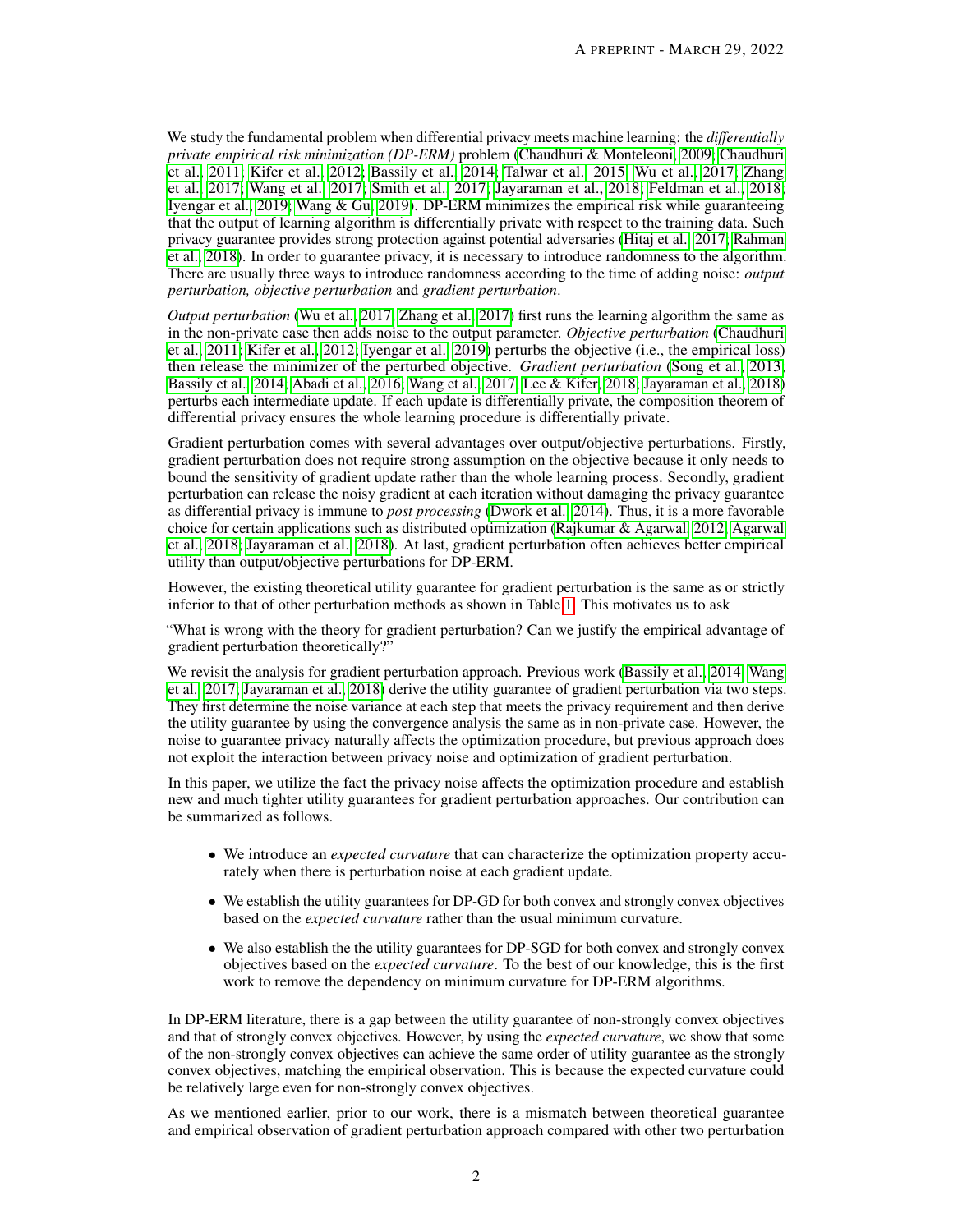<span id="page-2-0"></span>Table 1: Expected excess empirical risk bounds under  $(\epsilon, \delta)$ -DP, where *n* and *p* are the number of samples and the number of parameters, respectively, and  $\beta$ ,  $\mu$  and  $\nu$  are the smooth coefficient, the strongly convex coefficient and the *expected curvature*, respectively, and  $\nu \geq \mu$  (see Section [3.1\)](#page-3-0). We note that  $\mu = 0$  denotes the convex but not strongly convex objective. The Lipschitz constant L is assumed to be 1. We omit  $\log(1/\delta)$  for simplicity.

| Authors                 | Perturbation | Algorithm | Utility ( $\mu = 0$ )                                  | Utility ( $\mu > 0$ )                                        |
|-------------------------|--------------|-----------|--------------------------------------------------------|--------------------------------------------------------------|
| Chaudhuri et al. (2011) | Objective    | N/A       | $\sqrt{p}$<br>$n\epsilon$                              | O<br>$\overline{\mu n^2 \epsilon^2}$                         |
| Zhang et al. $(2017)$   | Output       | GD        | $\sqrt{\beta p}$ \2/3                                  | $\overline{\mu^2 n^2 \epsilon^2}$                            |
| Bassily et al. (2014)   | Gradient     | SGD       | $\sqrt{p} \log^{3/2}(n)$<br>$n\epsilon$                | $v \log^2(n)$<br>Ω                                           |
| Jayaraman et al. (2018) | Gradient     | GD        | N/A                                                    | $\beta p \log^2(n)$                                          |
| Ours                    | Gradient     | GD        | $\beta p \log(n)$<br>$u^2n^2\epsilon^2$<br>$n\epsilon$ | $\beta p \log(n)$<br>$\varnothing$<br>$\nu^2 n^2 \epsilon^2$ |
| Ours                    | Gradient     | SGD       | $\sqrt{p} \log(n)$<br>$p \log(n)$<br>O<br>$n \epsilon$ | $p \log(n)$<br>$\varnothing$<br>$\nu n^2 \epsilon^2$         |

approaches. Our result theoretically justifies the advantage of gradient perturbation and close the mismatch.

## 1.1 Paper Organization

The rest of this paper is organized as follows. Section [2](#page-2-1) introduces notations and the DP-ERM task. In Sections [3,](#page-3-1) we first introduce the expected curvature and establish the utility guarantee of both DP-GD and DP-SGD based on such expected curvature. Then we give some discussion on three perturbation approaches. We conduct extensive experiments in Section [4.](#page-7-0) Finally, we conclude in Section [5.](#page-8-0)

## <span id="page-2-1"></span>2 Preliminary

We introduce notations and definitions in this section. Given dataset  $D = \{d_1, \ldots, d_n\}$ , the objective function  $F(\mathbf{x}; D)$  is defined as  $F(\mathbf{x}; D) \triangleq \frac{1}{n} \sum_{i=1}^{n} f(\mathbf{x}; d_i)$ , where  $f(\mathbf{x}; d_i) : \mathbb{R}^p \to \mathbb{R}$  is the loss of model  $x \in \mathbb{R}^p$  for the record  $d_i$ .

For simplicity, we use  $F(x)$  to denote  $F(x; D)$ . We use  $||v||$  to denote the  $l_2$  norm of a vector v. We use  $\mathcal{X}_f^* = \arg\min_{\bm{x} \in \mathbb{R}^p} f(\bm{x})$  to denote the set of optimal solutions of  $f(\bm{x})$ . Throughout this paper, we assume  $\mathcal{X}_f^*$  non-empty.

**Definition 1** (Objective properties). *For any*  $x, y \in \mathbb{R}^p$ , *a function*  $f : \mathbb{R}^p \to \mathbb{R}$ 

- *is L*-*Lipschitz if*  $|f(x) f(y)| \le L \|x y\|$ *.*
- *is*  $\beta$ -smooth if  $f(\mathbf{y}) \le f(\mathbf{x}) + \langle \nabla f(\mathbf{x}), \mathbf{y} \mathbf{x} \rangle + \frac{\beta}{2} ||\mathbf{y} \mathbf{x}||^2$ .
- *is convex if*  $\langle \nabla f(x) \nabla f(y), x y \rangle > 0$ .
- *is µ-strongly convex (or µ-SC) if*  $\langle \nabla f(\mathbf{x}) \nabla f(\mathbf{y}), \mathbf{x} \mathbf{y} \rangle \ge \mu ||\mathbf{x} \mathbf{y}||^2$ .

The strong convexity coefficient  $\mu$  is the lower bound of the minimum curvature of function  $f$  over the domain.

We say that two datasets  $D, D'$  are neighboring datasets (denoted as  $D \sim D'$ ) if D can be obtained by arbitrarily modifying one record in  $\bar{D}'$  (or vice versa). In this paper we consider  $(\epsilon, \delta)$ -differential privacy as follows.

**Definition 2** ( $(\epsilon, \delta)$ -DP [\(Dwork et al., 2006a;](#page-9-2)[b\)](#page-9-3)). *A randomized mechanism*  $\mathcal{M}: D \to \mathcal{R}$  *guarantees*  $(\epsilon, \delta)$ -differential privacy if for any two neighboring input datasets  $D, D'$  and for any subset of outputs  $S \subseteq \mathcal{R}$  it holds that  $Pr[\mathcal{M}(D) \in S] \leq e^{\epsilon} Pr[\mathcal{M}(D^{'}) \in S] + \delta.$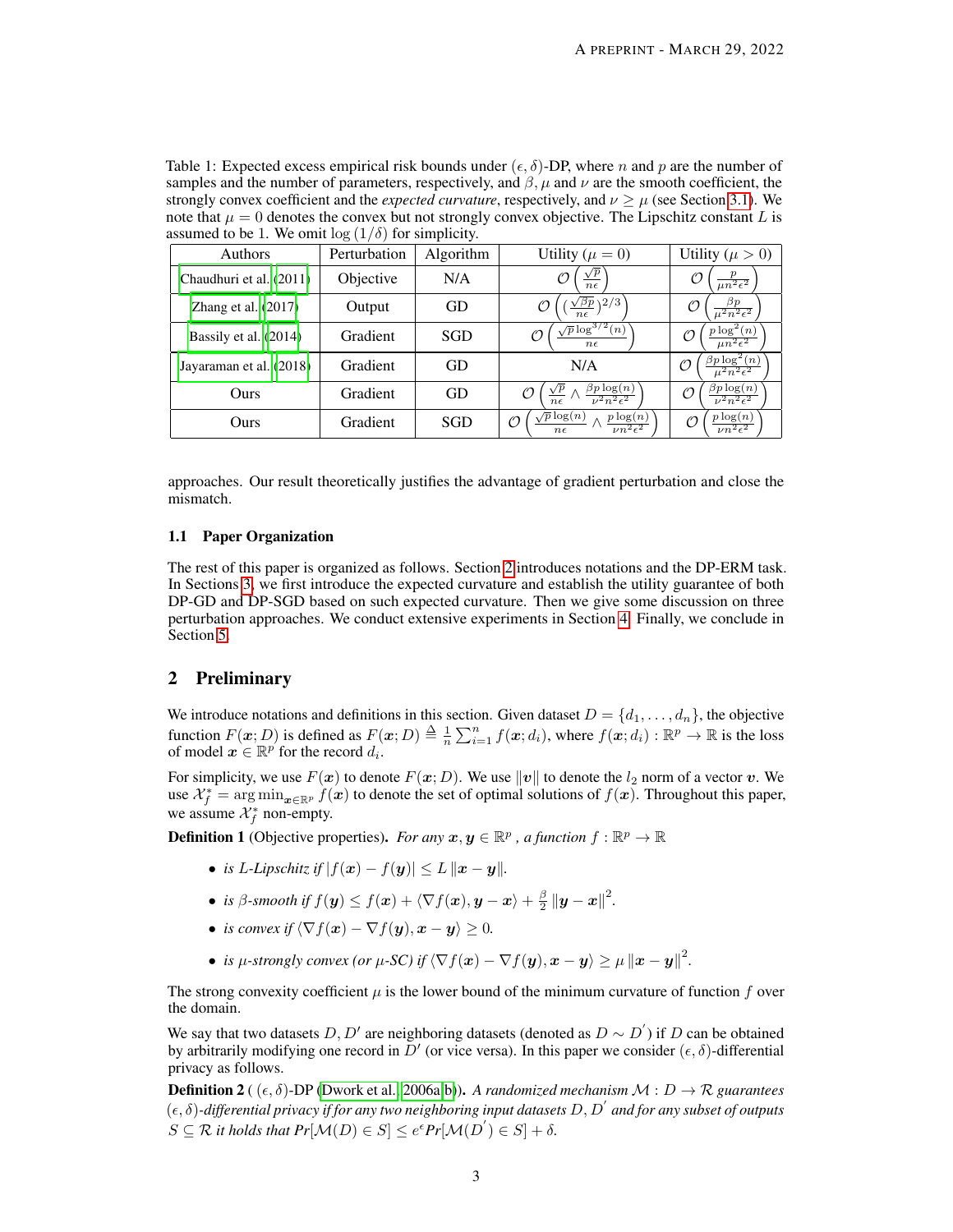We note that  $\delta$  can be viewed as the probability that original  $\epsilon$ -DP fails and a meaningful setting requires  $\delta \ll \frac{1}{n}$ . By its definition, differential privacy controls the maximum influence that any individual record can produce. Smaller  $\epsilon, \delta$  implies less information leak but usually leads to worse utility. One can adjust  $\epsilon$ ,  $\delta$  to trade off between privacy and utility.

DP-ERM requires the output  $x_{out} \in \mathbb{R}^p$  is differentially private with respect to the input dataset D. Let  $x_* \in \mathcal{X}_F^*$  be one of the optimal solutions of  $F(x)$ , the utility of DP-ERM algorithm is measured by *expected excess empirical risk*:  $\mathbb{E}[F(\mathbf{x}_{out}) - F(\mathbf{x}_{*})]$ , where the expectation is taken over the algorithm randomness.

## <span id="page-3-1"></span>3 Main Results

In this section, we first define the *expected curvature* ν and explain why it depends only on the average curvature. We then use such expected curvature to improve the analysis of both DP-SGD and DP-GD.

#### <span id="page-3-0"></span>3.1 Expected Curvature

In non-private setting, the analysis of convex optimization relies on the strongly convex coefficient  $\mu$ , which is the minimum curvature over the domain and can be extremely small for some common objectives. Previous work on DP-ERM uses the same analysis as in non-private case and therefore the resulting utility bounds rely on the minimum curvature. In our analysis, however, we avoid the dependency on the minimum curvature by exploiting how the privacy noise affects the optimization. With the perturbation noise, the expected curvature that the optimization path encounters is related to the average curvature instead of the minimum curvature. Definition [3](#page-3-2) uses  $\nu$  to capture such average curvature with Gaussian noise. We use  $x_* = \arg \min_{x \in \mathcal{X}_*} ||x - x_1||$  to denote the closest solution to the initial point.

<span id="page-3-2"></span>**Definition 3** (Expected curvature). A convex function  $F : \mathbb{R}^p \to \mathbb{R}$ , has expected curvature  $\nu$  with *respect to noise*  $\dot{\cal N}(0,\sigma^2I_p)$  *if for any*  $\bm x\in{\mathbb R}^p$  *and*  $\tilde{\bm x}=\bm x-\bm z$  *where*  $\bm z\sim\dot{\cal N}(0,\sigma^2I_p)$ *, it holds that* 

<span id="page-3-3"></span>
$$
\mathbb{E}[\langle \nabla F(\tilde{\boldsymbol{x}}), \tilde{\boldsymbol{x}} - \boldsymbol{x}_* \rangle] \ge \nu \mathbb{E}[\|\tilde{\boldsymbol{x}} - \boldsymbol{x}_*\|^2],\tag{1}
$$

*where the expectation is taken with respect to* z*.*

**Claim 1.** *If* F *is*  $\mu$ -strongly convex, we have  $\nu \geq \mu$ .

 $\Box$ *Proof.* It can be verified that  $\nu = \mu$  always holds because of the strongly convex definition.

In fact,  $\nu$  represents the average curvature and is much larger than  $\mu$ . We use  $\bm{x}'$  to denote the transpose of x. Let  $H_x = \nabla^2 F(x)$  be the Hessian matrix evaluated at x. We use Taylor expansion to approximate the left hand side of Eq [\(1\)](#page-3-3) as follows

$$
\mathbb{E}[\langle \nabla F(\tilde{\boldsymbol{x}}), \tilde{\boldsymbol{x}} - \boldsymbol{x}_* \rangle] \approx \mathbb{E}[\langle \nabla F(\boldsymbol{x}) - \boldsymbol{H}_{\boldsymbol{x}} \boldsymbol{z}, \boldsymbol{x} - \boldsymbol{z} - \boldsymbol{x}_* \rangle] \n= \langle \nabla F(\boldsymbol{x}), \boldsymbol{x} - \boldsymbol{x}_* \rangle + \mathbb{E}[\boldsymbol{z}' \boldsymbol{H}_{\boldsymbol{x}} \boldsymbol{z}] \n= \langle \nabla F(\boldsymbol{x}), \boldsymbol{x} - \boldsymbol{x}_* \rangle + \sigma^2 \operatorname{tr}(\boldsymbol{H}_{\boldsymbol{x}}).
$$

For convex objective, the Hessian matrix is positive semi-definite and  $tr(H_x)$  is the sum of the eigenvalues of  $H_x$ . We can further express out the right hand side of Eq [\(1\)](#page-3-3) as follows

$$
\mathbb{E}[\left\|\tilde{\bm x}-{\bm x}_*\right\|^2] = \mathbb{E}[\left\|{\bm x}-{\bm z}-{\bm x}_*\right\|^2] = \nu\left(\left\|{\bm x}-{\bm x}_*\right\|^2+p\sigma^2\right).
$$

Based on the above approximation, we can estimate the value of  $\nu$  in Definition [3:](#page-3-2)  $\nu \lesssim$  $\mathrm{tr}(\boldsymbol{H}_{\boldsymbol{x}})\sigma^2\!+\!\mu\|\boldsymbol{x}\!-\!\boldsymbol{x}_*\|^2$  $\frac{H_x}{p\sigma^2 + ||x-x_*||^2}$ . For relatively large  $\sigma^2$ , this implies  $\nu \approx \frac{\text{tr}(H_x)}{p}$  that is the average curvature at x. Large variance is a reasonable setting because meaningful differential privacy guarantee requires non-trivial amount of noise.

The above analysis suggests that  $\nu$  can be independent of and much larger than  $\mu$ . This is indeed true for many convex objectives. Let us take the  $l_2$  regularized logistic regression as an example. The objective is strongly convex only due to the  $l_2$  regularizer. Thus, the minimum curvature (strongly convex coefficient) is the regularization coefficient  $\lambda$ . Sharmir et al. [1] shows the optimal choice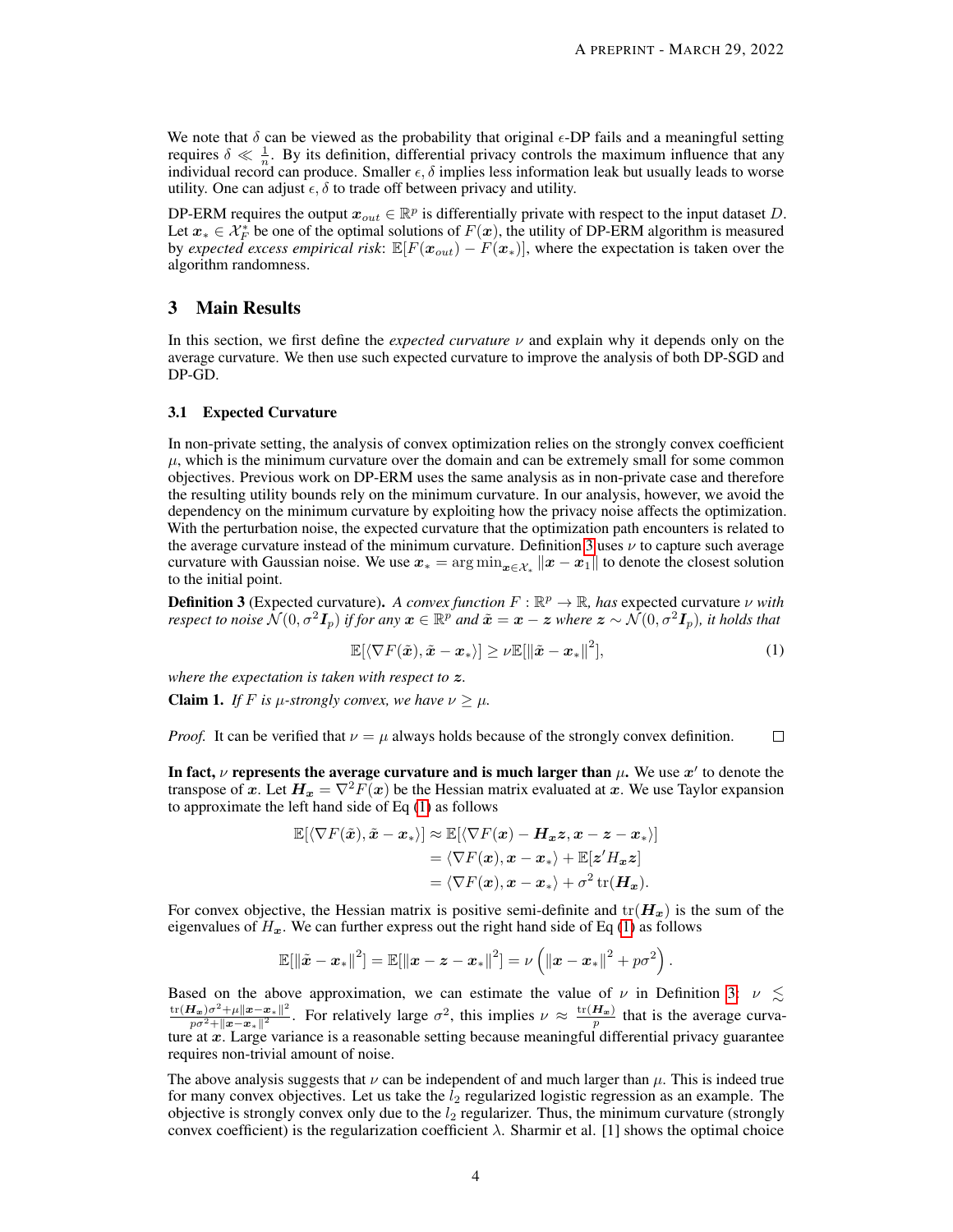<span id="page-4-0"></span>

Figure 1: Curvatures of regularized logistic regression on Adult dataset over training. Dot/cross symbol represents average/minimum curvature respectively.



Figure 2: Illustration of a generic loss function in the high dimensional setting  $(p>n$ , Figure 3 in [Negahban et al.](#page-10-11) [\(2012\)](#page-10-11)).

of  $\lambda$  is  $\Theta(n^{-1/2})$  (Section 4.3 in [1]). In practice, typical choice of  $\lambda$  is even smaller and could be on the order of  $n^{-1}$ . Figure [1](#page-4-0) compares the minimum and average curvatures of regularized logistic regression during the training process. The average curvature is basically unaffected by the regularization term  $\lambda$ . In contrast, the minimum curvature reaches  $\lambda$  in first few steps. Therefore removing the dependence on minimum curvature is a significant improvement. We also plot the curvatures for another dataset KDDCup99 in the Appendix [C.](#page-15-0) The resulting curvatures are similar to Figure [1.](#page-4-0)

**Perturbation noise is necessary to attain**  $\nu > \mu$ . We note that  $\nu = \mu$  when the training process does not involve perturbation noise (corresponding to  $\sigma = 0$  in Definition [3\)](#page-3-2). For example, objective/output perturbation cannot utilize this expected curvature condition as no noise is injected in their training process. Therefore, among three existing perturbation methods, gradient perturbation is the only method can leverage such effect of noise.

We note that  $\mu = 0$  does not necessarily lead to  $\nu = 0$ . A concrete example is given in Figure [2](#page-4-0) (from [Negahban et al.](#page-10-11) [\(2012\)](#page-10-11)). It provides an illustration of the loss function in the high-dimensional  $(p > n)$  setting, i.e., the resticted strongly convex scenario: the loss is curved in certain directions but completely flat in others. The average curvature of such objective is always positive but the worst curvature is 0. Though some recent work shows the utility guarantee of high dimensional DP-ERM task may not depend on the worst curvature [\(Wang & Gu, 2019\)](#page-10-7), Figure 2 still provides a good illustration for the case of  $\nu > \mu = 0$ . Moreover, as shown in Figure [1,](#page-4-0) the average curvature of logistic regression on Adult dataset is above 0 during the training procedure even the regularization term is 0. As we will show later, a positive  $\nu$  over the optimization path is sufficient for our optimization analysis.

## 3.2 Utility Guarantee of DP-GD Based on Expected Curvature

In this section we show that the *expected curvature* can be used to improve the utility bound of DP-GD (Algorithm [1\)](#page-4-1).

|  |  | <b>Algorithm 1:</b> Differentially Private Gradient Descent (DP-GD) |  |  |
|--|--|---------------------------------------------------------------------|--|--|
|--|--|---------------------------------------------------------------------|--|--|

<span id="page-4-1"></span>**Input:** Privacy parameters  $\epsilon$ ,  $\delta$ ; running steps T; learning rate  $\eta$ . Loss function  $F(x)$  with Lipschitz constant L. for  $t = 1$  to  $T$  do Compute  $g_t = \nabla F(x_t)$ . Update parameter  $x_{t+1} = x_t - \eta_t (g_t + z_t)$ , where  $z_t \sim \mathcal{N} (0, \sigma_t^2 I_p)$ . end for

Algorithm [1](#page-4-1) is  $(\epsilon, \delta)$ -DP if we set  $\sigma_t = \Theta\left(\frac{L\sqrt{T \log(1/\delta)}}{n\epsilon}\right)$  [\(Jayaraman et al., 2018\)](#page-9-12). Let  $x_1, \ldots, x_T$ be the training path and  $\nu = \min\{\nu_1, \dots, \nu_T\}$  be the minimum expected curvature over the path. Now we present the utility guarantee of DP-GD for the case of  $\nu > 0$ .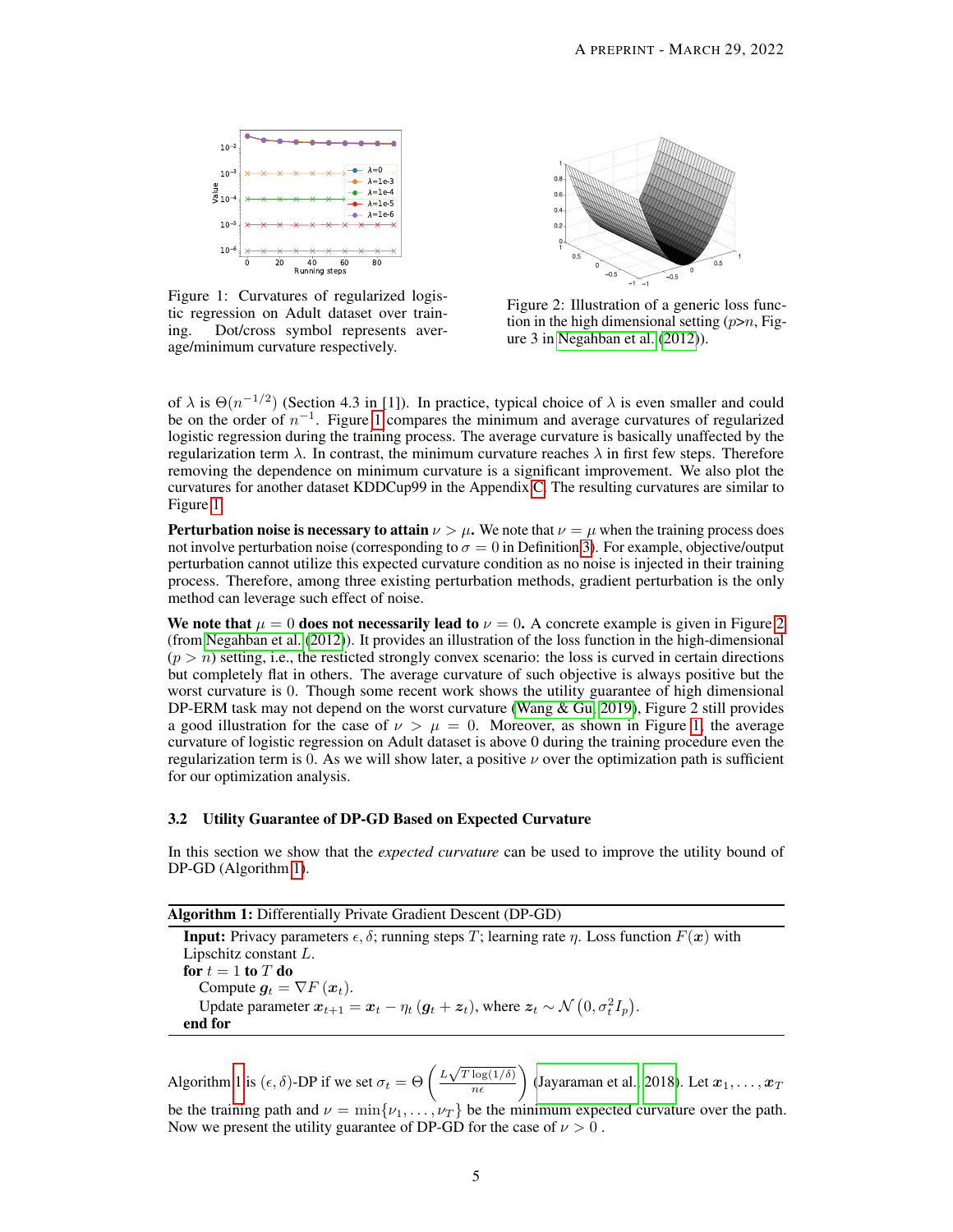.

 $\Box$ 

<span id="page-5-1"></span>**Theorem 1** (Utility guarantee,  $\nu > 0$ .). *Suppose F is L-Lipschitz and*  $\beta$ *-smooth with*  $\nu$  *expected curvature.* Set  $\eta \leq \frac{1}{\beta}$ ,  $T = \frac{2 \log(n)}{\eta \nu}$  $\frac{\log(n)}{n^{\nu}}$  and  $\sigma_t = \Theta\left(L\sqrt{T\log(1/\delta)}/n\epsilon\right)$ , we have

$$
\mathbb{E}[F(\boldsymbol{x}_{T+1}) - F(\boldsymbol{x}_*)] = \mathcal{O}\left(\frac{\beta p \log(n) L^2 \log(1/\delta)}{\nu^2 n^2 \epsilon^2}\right)
$$

*Proof.* All proofs in this paper are relegated to Appendix [A.](#page-11-0)

Remark 1. *Theorem [3](#page-5-0) only depends on the expected curvature over the training path* ν*.*

The expectation is taken over the algorithm randomness if without specification. Theorem [1](#page-5-1) signifi-cantly improves the original analysis of DP-GD because of our arguments in Section [3.1.](#page-3-0) If  $\nu = 0$ , then the curvatures are flatten in all directions. One example is the linear function, which is used by [Bassily et al.](#page-9-11) [\(2014\)](#page-9-11) to derive their utility lower bound. Such simple function may not be commonly used as loss function in practice. Nonetheless, we give the utility guarantee for the case of  $\nu = 0$  in Theorem [2.](#page-5-2)

<span id="page-5-2"></span>**Theorem 2** (Utility guarantee, 
$$
\nu = 0
$$
.). Suppose *F* is *L*-Lipschitz and  $\beta$ -smooth. Set  $\eta = \frac{1}{\beta}$ ,  
\n
$$
T = \frac{n\beta\epsilon}{\sqrt{p}} \text{ and } \sigma_t = \Theta\left(L\sqrt{T \log(1/\delta)}/n\epsilon\right). \text{ Let } \bar{x} = \frac{1}{T} \sum_{i=1}^T x_{i+1}, \text{ we have}
$$
\n
$$
\mathbb{E}[F(\bar{x}) - F(x_*)] = \mathcal{O}\left(\frac{\sqrt{p}L^2 \log(1/\delta)}{n\epsilon}\right).
$$

We use parameter averaging to reduce the influence of perturbation noise because gradient update does not have strong contraction effect when  $\nu = 0$ .

#### 3.3 Utiltiy Guarantee of DP-SGD Based on Expected Curvature

Stochastic gradient descent has become one of the most popular optimization methods because of the cheap one-iteration cost. In this section we show that *expected curvature* can also improve the utility analysis for DP-SGD (Algorithm [2\)](#page-5-3). We note that  $\nabla f(x)$  represents an element from the subgradient set evaluated at  $x$  when the objective is not smooth. Before stating our theorem, we introduce the *moments accountant* technique (Lemma [1\)](#page-5-4) that is essential to establish privacy guarantee.

<span id="page-5-4"></span>**Lemma 1** [\(Abadi et al.](#page-9-15) [\(2016\)](#page-9-15)). *There exist constants*  $c_1$  *and*  $c_2$  *so that given running steps*  $\overline{T}$ , *for any*  $\epsilon < c_1 T/n^2$ , Algorithm [2](#page-5-3) is  $(\epsilon, \delta)$ -differentially private for any  $\delta > 0$  if we choose  $\sigma \ge c_2 \frac{\sqrt{T \log(1/\delta)}}{n \epsilon}$  $\frac{\log(1/\theta)}{n\epsilon}$ .

Algorithm 2: Differentially Private Stochastic Gradient Descent (DP-SGD)

<span id="page-5-3"></span>**Input** :Dataset  $D = \{d_1, \ldots, d_n\}$ . Individual loss function:  $f_i(\boldsymbol{x}) = f(\boldsymbol{x}; d_i)$  with Lipschitz constant L. Number of iterations: T. Learning rate:  $\eta_t$ .

1 for  $t = 1$  to T do 2 | Sample  $i_t$  from  $[n]$  uniformly. 3 Compute  $g_t = \nabla f_{i_t}(x_t)$ . 4 Update parameter  $x_{t+1} = x_t - \eta_t (g_t + z_t)$ , where  $z_t \sim \mathcal{N}(0, L^2 \sigma^2 I_p)$ . <sup>5</sup> end

For the case of  $\nu > 0$ , Theorem [3](#page-5-0) presents the utility guarantee of DP-SGD.

<span id="page-5-0"></span>Theorem 3 (Utility guarantee, ν > 0.). *Suppose* F *is* L*-Lipschitz with* ν *expected curvature. Choose σ* based on Lemma *I* to guarantee  $(\epsilon, \delta)$ -DP. Set  $\eta_t = \frac{1}{\nu t}$  and  $T = n^2 \epsilon^2$ , we have

$$
\mathbb{E}[F(\boldsymbol{x}_T) - F(\boldsymbol{x}_*)] = \mathcal{O}\left(\frac{pL^2\log{(n)\log{(1/\delta)}}}{n^2\epsilon^2\nu}\right)
$$

.

Remark 2. *Theorem [3](#page-5-0) does not require smooth assumption.*

Theorem [3](#page-5-0) shows the utility guarantee of DP-SGD also depends on  $\nu$  rather than  $\mu$ . We set  $T = \Theta(n^2)$ following [Bassily et al.](#page-9-11) [\(2014\)](#page-9-11). We note that  $T = \Theta(n^2)$  is necessary even for non-private SGD to reach  $1/n^2$  precision. We next show for a relatively coarse precision, the running time can be reduced significantly.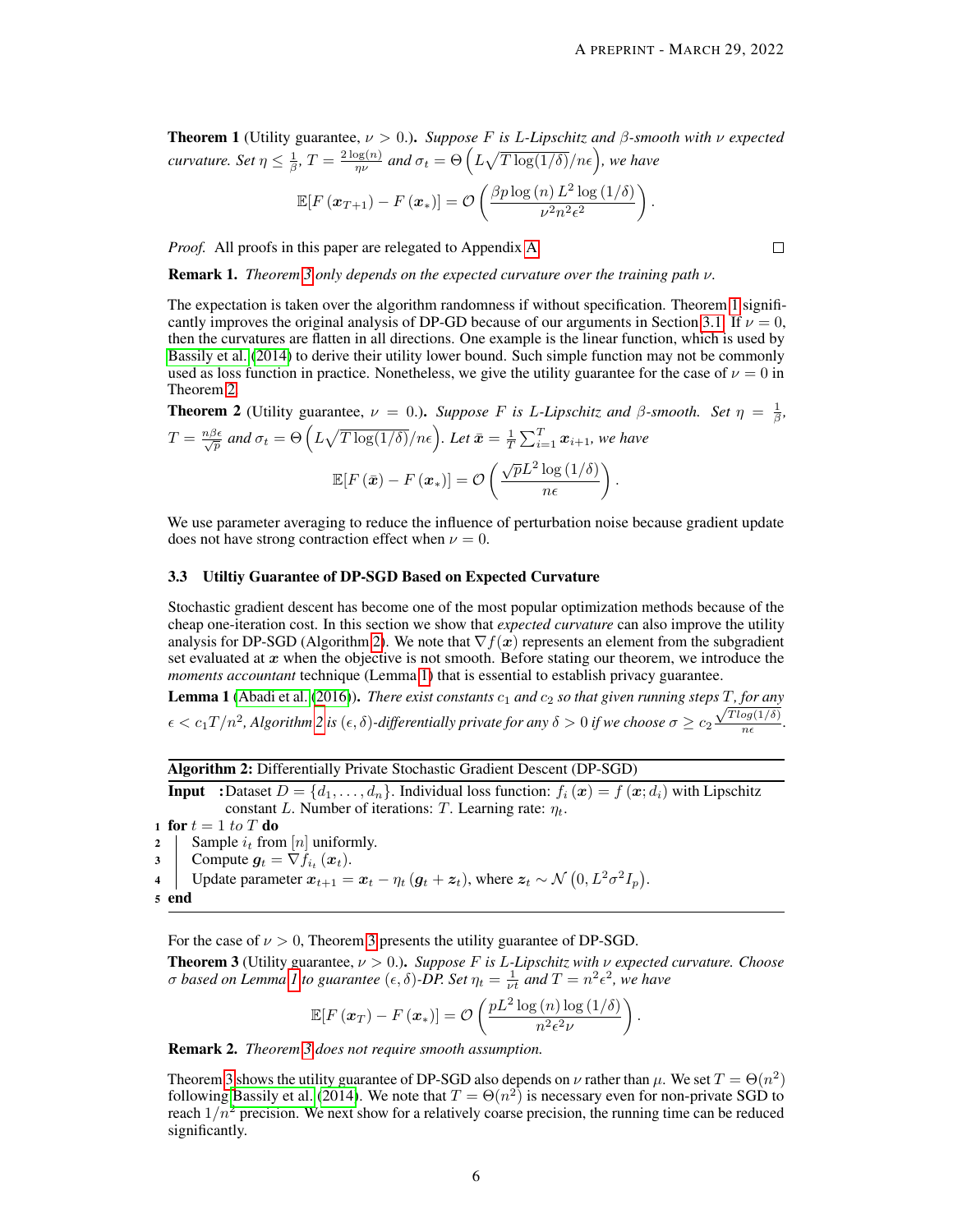<span id="page-6-1"></span>Theorem 4. *Suppose* F *is* L*-Lipschitz with* ν *expected curvature. Choose* σ *based on Lemma [1](#page-5-4) to* guarantee  $(\epsilon, \delta)$ -DP. Set  $\eta_t = \frac{1}{\nu t}$  and  $T = \frac{n\epsilon}{\sqrt{p}}$ . Suppose  $p < n^2$ , we have

$$
\mathbb{E}[F(\boldsymbol{x}_T) - F(\boldsymbol{x}_*)] = \mathcal{O}\left(\frac{\sqrt{p}L^2\log(n)}{n\epsilon\nu}\right).
$$

We note that the analysis of [Bassily et al.](#page-9-11) [\(2014\)](#page-9-11) yields  $\mathbb{E}[F(\boldsymbol{x}_T) - F(\boldsymbol{x}_*)] = \mathcal{O}\left(\frac{\sqrt{p}L^2\log^2(n)}{n\epsilon\mu}\right)$  if setting  $T = \frac{n\epsilon}{\sqrt{p}}$ , which still depends on the minimum curvature. Theorem [5](#page-6-0) shows the utility for the case of  $\nu = 0$ .

<span id="page-6-0"></span>**Theorem 5** (Utility guarantee,  $\nu = 0.$ ). *Suppose* F is L-Lipschitz. Assume  $||x_t|| \leq D$  for  $t \in [T]$ . *Choose*  $\sigma$  *based* on Lemma [1](#page-5-4) to guarantee  $(\epsilon, \delta)$ -DP. Let  $G = L\sqrt{1 + p\sigma^2}$ , set  $\eta_t = \frac{D}{G}$  $\frac{D}{G\sqrt{t}}$  and  $T = n^2 \epsilon^2$ , we have

$$
\mathbb{E}[F(\boldsymbol{x}_T) - F(\boldsymbol{x}_*)] = \mathcal{O}\left(\frac{\sqrt{p\log{(1/\delta)}}L\log{(n)}}{n\epsilon}\right).
$$

This utility guarantee can be derived from Theorem 2 in [\(Shamir & Zhang, 2013\)](#page-10-12).

#### 3.4 Discussion on three perturbation approaches.

In this section, we briefly discuss two other perturbation approaches and compare them to the gradient perturbation approach.

*Output perturbation* [\(Wu et al., 2017;](#page-10-3) [Zhang et al., 2017\)](#page-10-4) perturbs the learning algorithm after training. It adds noise to the resulting model of non-private learning process. The magnitude of perturbation noise is propositional to the maximum influence one record can cause on the learned model. Take the gradient descent algorithm as an example. At each step, the gradient of different records would diverge the two sets of parameters generated by neighboring datasets, the maximum distance expansion is related to the Lipschitz coefficient. At the same time, the gradient of the same records in two datasets would shrink the parameter distance because of the contraction effect of the gradient update. The contraction effect depends on the smooth and strongly convex coefficient. Smaller strongly convex coefficient leads to weaker contraction. The sensitivity of output perturbation algorithm is the upper bound on the largest possible final distance between two sets of parameters.

*Objective perturbation* [\(Chaudhuri et al., 2011;](#page-9-9) [Kifer et al., 2012;](#page-9-10) [Iyengar et al., 2019\)](#page-9-14) perturbs the objective function before training. It requires the objective function to be strongly convex to guarantee the uniqueness of the solution. It first adds  $L_2$  regularization to obtain strong convexity if the original objective is not strongly convex. Then it perturbs the objective with a random linear term. The sensitivity of objective perturbation is the maximum change of the minimizer that one record can produce. [Chaudhuri et al.](#page-9-9) [\(2011\)](#page-9-9) and [Kifer et al.](#page-9-10) [\(2012\)](#page-9-10) use the largest and the smallest eigenvalue (i.e. the smooth and strongly convex coefficient) of the objective's Hessian matrix to upper bound such change.

In comparison, gradient perturbation is more flexible than output/objective perturbation. For example, to bound the sensitivity, gradient perturbation only requires Lipschitz coefficient which can be easily obtained by using the gradient clipping technique. However, both output and objective perturbation further need to compute the smooth coefficient, which is hard for some common objectives such as softmax regression.

More critically, output/objective perturbation cannot utilize the expected curvature condition because their training process does not contain perturbation noise. Moreover, they have to consider the worst performance of learning algorithm. That is because DP makes the worst case assumption on query function and output/objective perturbation treat the whole learning algorithm as a single query to private dataset. This explains why their utility guarantee depends on the worst curvature of the objective.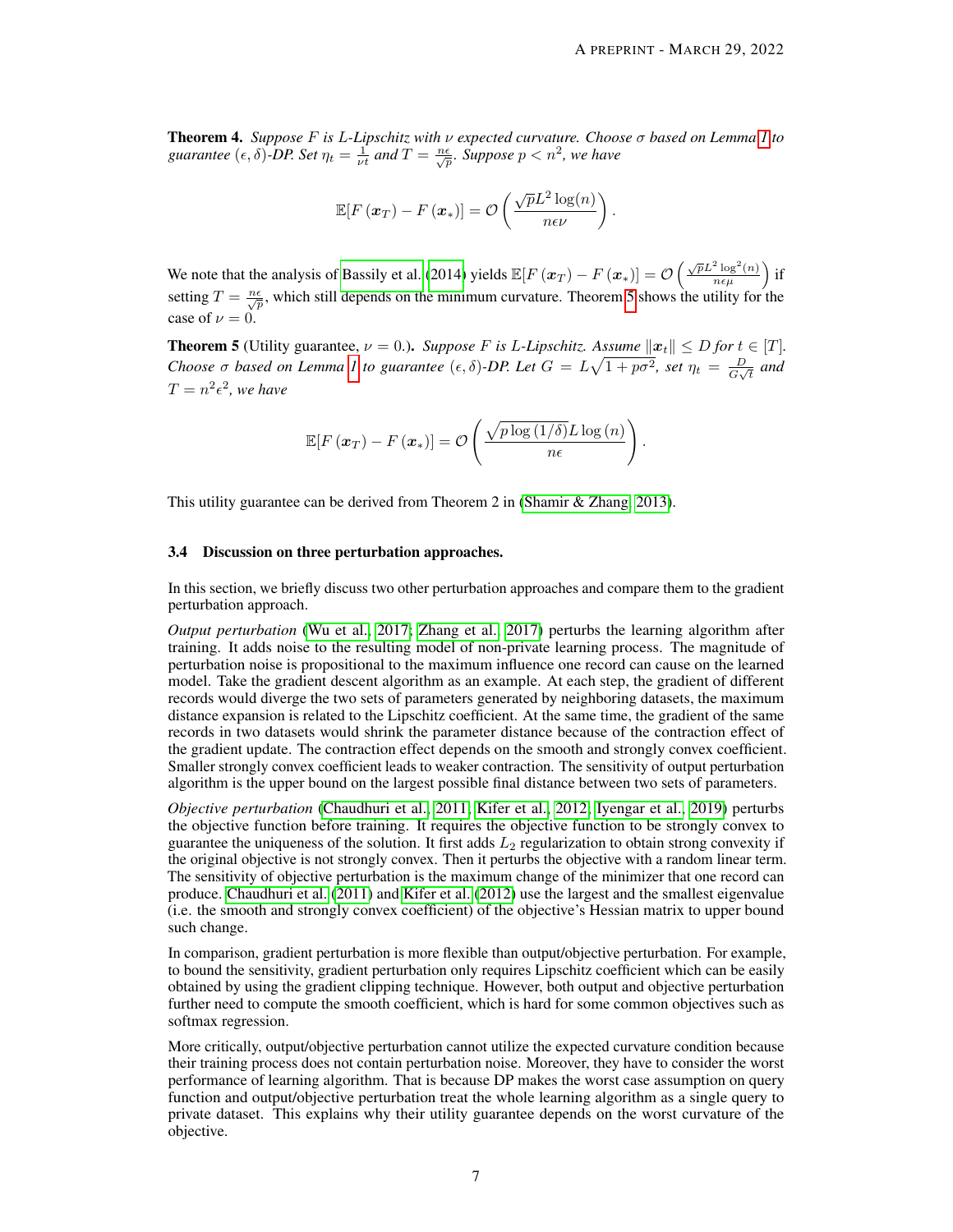| parameter can our rol omar j'annuove anno 2 rol marin viassors annuoves. |          |       |              |           |         |          |      |
|--------------------------------------------------------------------------|----------|-------|--------------|-----------|---------|----------|------|
|                                                                          | KDDCup99 | Adult | <b>MNIST</b> | Covertype | Gisette | Real-sim | RCV1 |
| Non private                                                              | 99.1     | 84.8  | 91.9         | 71.2      | 96.6    | 93.3     | 93.5 |
| AMP <sup>3</sup>                                                         | 97.5     | 79.3  | 71.9         | 64.3      | 62.8    | 73.1     | 64.5 |
| Out-SGD                                                                  | 98.1     | 77.4  | 69.4         | 62.4      | 62.3    | 73.2     | 66.7 |
| DP-SGD                                                                   | 98.7     | 80.4  | 87.5         | 67.7      | 63.0    | 73.8     | 70.4 |
| $DP-GD$                                                                  | 98.7     | 80.9  | 88.6         | 66.2      | 67.3    | 76.1     | 74.9 |

<span id="page-7-1"></span>Table 2: Algorithm validation accuracy (in %) on various kinds of real world datasets. Privacy parameter  $\epsilon$  is 0.1 for binary dataset and 1 for multi-classes datasets.

<span id="page-7-2"></span>

Figure 3: Algorithm validation accuracy (in %) with varying  $\epsilon$ . NP represents non-private baseline. Detailed description about evaluated datasets can be found in Table [3.](#page-15-1)

# <span id="page-7-0"></span>4 Experiment

In this section, we evaluate the performance of DP-GD and DP-SGD on multiple real world datasets. We use the benchmark datasets provided by [Iyengar et al.](#page-9-14) [\(2019\)](#page-9-14). Objective functions are *logistic regression* and *softmax regression* for binary and multi-class datasets, respectively.

Datasets. The benchmark datasets includes two multi-class datasets (MNIST, Covertype) and five binary datasets, and three of them are high dimensional (Gisette, Real-sim, RCV1). Following [Iyengar et al.](#page-9-14) [\(2019\)](#page-9-14), we use 80% data for training and the rest for testing. Detailed description of datasets can be found in Appendix [B](#page-15-2)

Implementation details. We track *Rényi differentialy privacy (RDP) [\(Mironov, 2017\)](#page-9-19)* and convert it to  $(\epsilon, \delta)$ -DP. Running step T is chosen from  $\{50, 200, 800\}$  for both DP-GD and DP-SGD. For DP-SGD, we use moments accountant to track the privacy loss and the sampling ratio is set as 0.1. The standard deviation of the added noise  $\sigma$  is set to be the smallest value such that the privacy budget is allowable to run desired steps. We ensure each loss function is Lipschitz by clipping individual gradient. The method in [Goodfellow](#page-9-20) [\(2015\)](#page-9-20) allows us to clip individual gradient efficiently. Clipping threshold is set as 1 (0.5 for high dimensional datasets because of the sparse gradient). For DP-GD, learning rate is chosen from  $\{0.1, 1.0, 5.0\}$   $(\{0.2, 2.0, 10.0\})$  for high dimensional datasets). The learning rate of DP-SGD is twice as large as DP-GD and it is divided by 2 at the middle of training. Privacy parameter  $\delta$  is set as  $\frac{1}{n^2}$ . The  $l_2$  regularization coefficient is set as  $1 \times 10^{-4}$ . All reported numbers are averaged over 20 runs.

Baseline algorithms. The baseline algorithms include state-of-the-art objective and output perturbation algorithms. For objective perturbation, we use *Approximate Minima Perturbation (AMP)* [\(Iyengar et al., 2019\)](#page-9-14). For output perturbation, we use the algorithm in [Wu et al.](#page-10-3) [\(2017\)](#page-10-3) (Output perturbation SGD). We adopt the implementation and hyperparameters in [Iyengar et al.](#page-9-14) [\(2019\)](#page-9-14) for both algorithms. For multi-class classification tasks, [Wu et al.](#page-10-3) [\(2017\)](#page-10-3) and [Iyengar et al.](#page-9-14) [\(2019\)](#page-9-14) divide the privacy budget evenly and train multiple binary classifiers because their algorithms need to compute smooth coefficient before training and therefore are not directly applicable to softmax regression.

**Experiment results.** The validation accuracy results for all evaluated algorithms with  $\epsilon = 0.1$  (1.0) for multi-class datasets) are presented in Table [2.](#page-7-1) We also plot the accuracy results with varying  $\epsilon$  in Figure [3.](#page-7-2) These results confirm our theory in Section [3:](#page-3-1) gradient perturbation achieves better performance than other perturbation methods as it leverages the average curvature.

<sup>&</sup>lt;sup>3</sup> For multi-class datas sets MNIST and Covertype, we use the numbers reported in [Iyengar et al.](#page-9-14) [\(2019\)](#page-9-14) directly because of the long running time of AMP especially on multi-class datasets.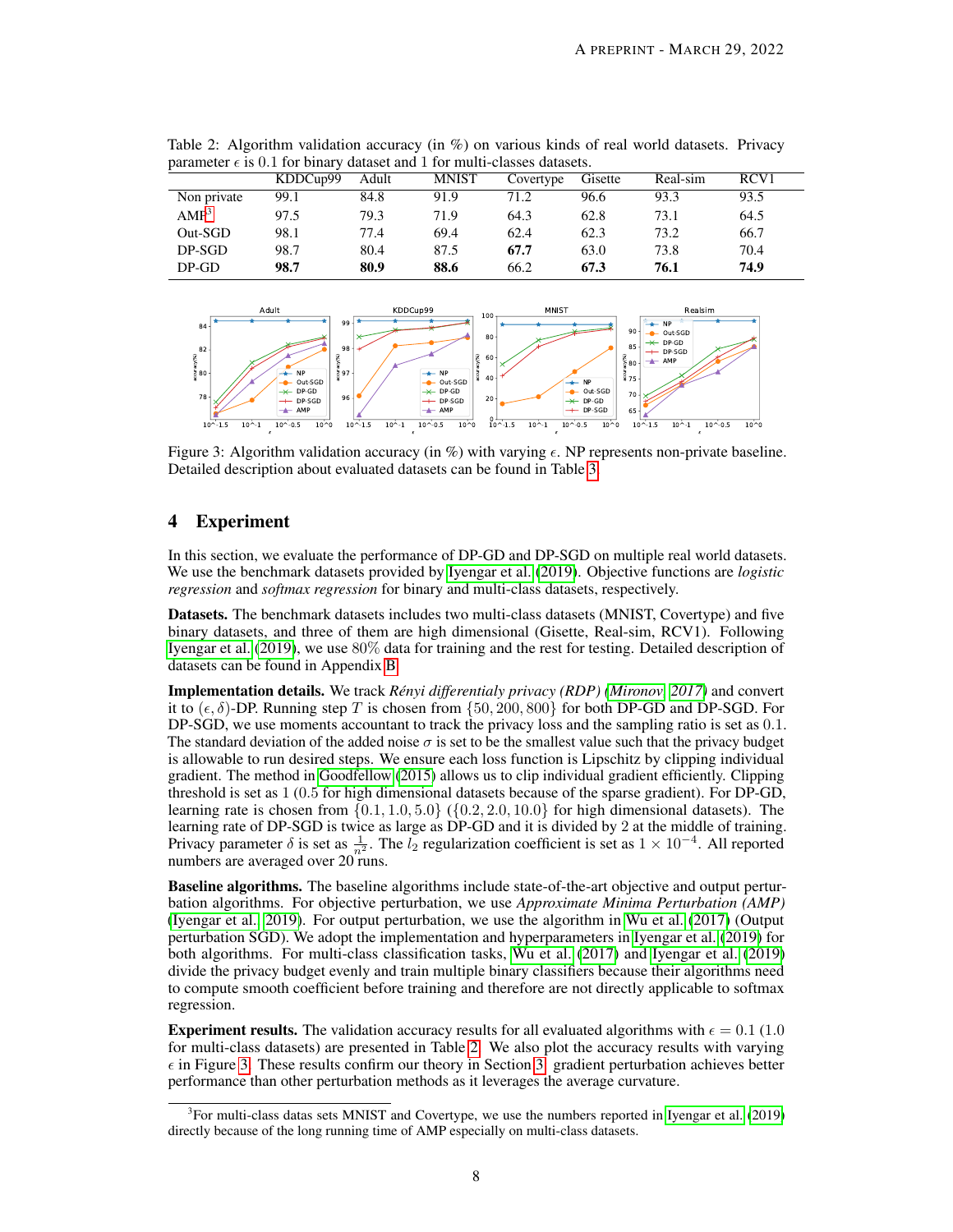# <span id="page-8-0"></span>5 Conclusion

In this paper, we show the privacy noise actually helps optimization analysis, which can be used to improve the utility guarantee of both DP-GD and DP-SGD. Our result theoretically justifies the empirical superiority of gradient perturbation over other methods and advance the state of the art utility guarantee of DP-ERM algorithms. Experiments on real world datasets corroborate our theoretical findings nicely. In the future, it is interesting to consider how to utilize the expected curvature condition to improve the utility guarantee of other gradient perturbation based algorithms.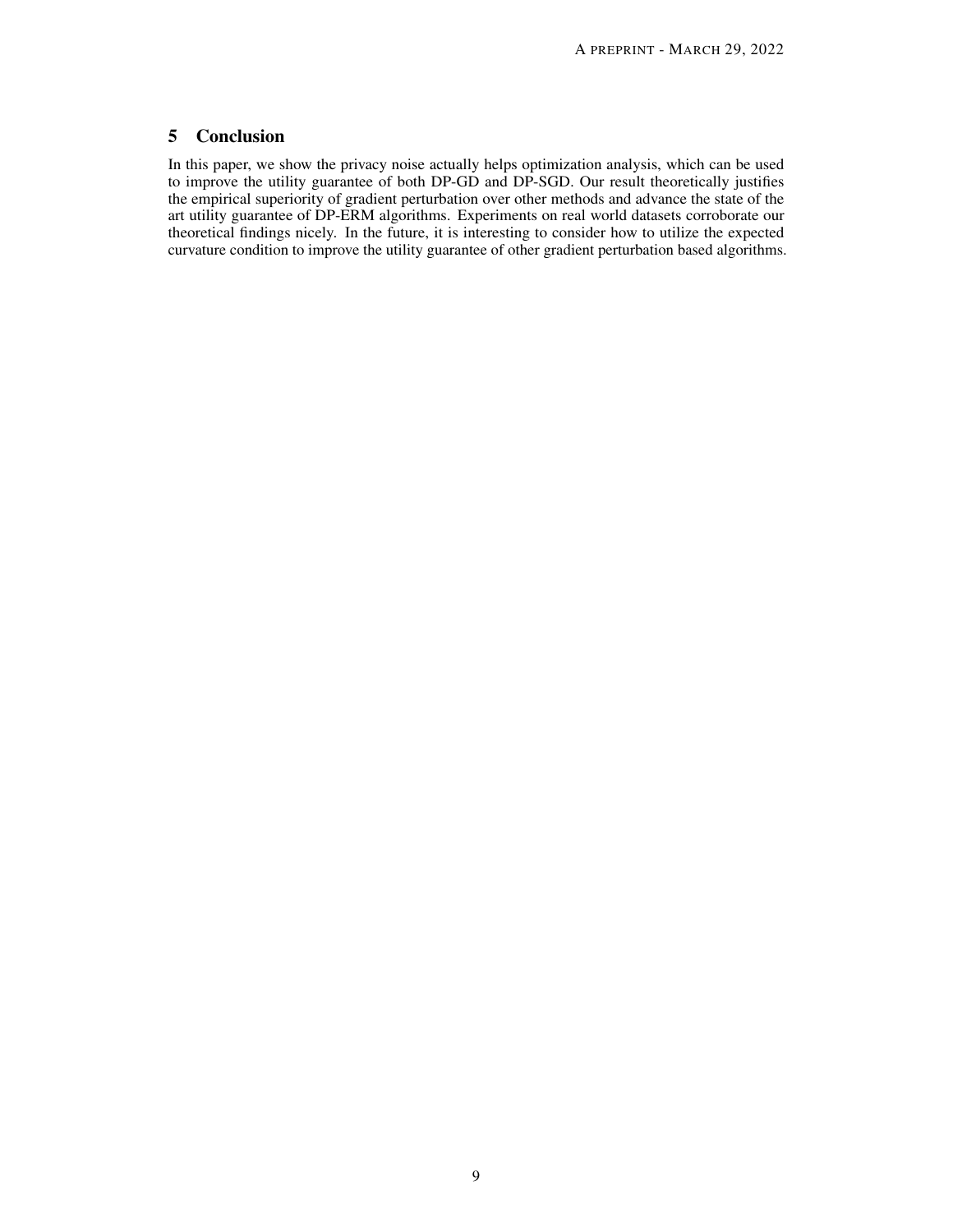## References

- <span id="page-9-15"></span>Martin Abadi, Andy Chu, Ian Goodfellow, H Brendan McMahan, Ilya Mironov, Kunal Talwar, and Li Zhang. Deep learning with differential privacy. In *ACM SIGSAC Conference on Computer and Communications Security*, 2016.
- <span id="page-9-6"></span>John M Abowd. The challenge of scientific reproducibility and privacy protection for statistical agencies. *Census Scientific Advisory Committee*, 2016.
- <span id="page-9-18"></span>Naman Agarwal, Ananda Theertha Suresh, Felix Xinnan X Yu, Sanjiv Kumar, and Brendan McMahan. cpsgd: Communication-efficient and differentially-private distributed sgd. In *Advances in Neural Information Processing Systems*, 2018.
- <span id="page-9-11"></span>Raef Bassily, Adam Smith, and Abhradeep Thakurta. Differentially private empirical risk minimization: Efficient algorithms and tight error bounds. *Annual Symposium on Foundations of Computer Science*, 2014.
- <span id="page-9-8"></span>Kamalika Chaudhuri and Claire Monteleoni. Privacy-preserving logistic regression. In *Advances in Neural Information Processing Systems*, 2009.
- <span id="page-9-9"></span>Kamalika Chaudhuri, Claire Monteleoni, and Anand D Sarwate. Differentially private empirical risk minimization. *Journal of Machine Learning Research*, 2011.
- <span id="page-9-7"></span>Bolin Ding, Janardhan Kulkarni, and Sergey Yekhanin. Collecting telemetry data privately. In *Advances in Neural Information Processing Systems*, 2017.
- <span id="page-9-2"></span>Cynthia Dwork, Krishnaram Kenthapadi, Frank McSherry, Ilya Mironov, and Moni Naor. Our data, ourselves: Privacy via distributed noise generation. In *Annual International Conference on the Theory and Applications of Cryptographic Techniques*, 2006a.
- <span id="page-9-3"></span>Cynthia Dwork, Frank McSherry, Kobbi Nissim, and Adam Smith. Calibrating noise to sensitivity in private data analysis. In *Theory of cryptography conference*, 2006b.
- <span id="page-9-17"></span>Cynthia Dwork, Aaron Roth, et al. The algorithmic foundations of differential privacy. *Foundations and Trends* <sup>R</sup> *in Theoretical Computer Science*, 2014.
- <span id="page-9-4"></span>Úlfar Erlingsson, Vasyl Pihur, and Aleksandra Korolova. Rappor: Randomized aggregatable privacy-preserving ordinal response. In *Proceedings of the 2014 ACM SIGSAC conference on computer and communications security*, 2014.
- <span id="page-9-13"></span>Vitaly Feldman, Ilya Mironov, Kunal Talwar, and Abhradeep Thakurta. Privacy amplification by iteration. In *2018 IEEE 59th Annual Symposium on Foundations of Computer Science (FOCS)*, 2018.
- <span id="page-9-0"></span>Matt Fredrikson, Somesh Jha, and Thomas Ristenpart. Model inversion attacks that exploit confidence information and basic countermeasures. In *ACM SIGSAC Conference on Computer and Communications Security*, 2015.
- <span id="page-9-20"></span>Ian Goodfellow. Efficient per-example gradient computations. *arXiv preprint arXiv:1510.01799*, 2015.
- <span id="page-9-1"></span>Briland Hitaj, Giuseppe Ateniese, and Fernando Pérez-Cruz. Deep models under the gan: information leakage from collaborative deep learning. In *Proceedings of the 2017 ACM SIGSAC Conference on Computer and Communications Security*, 2017.
- <span id="page-9-14"></span>Roger Iyengar, Joseph P Near, Dawn Song, Om Thakkar, Abhradeep Thakurta, and Lun Wang. Towards practical differentially private convex optimization. In *IEEE Symposium on Security and Privacy*, 2019.
- <span id="page-9-12"></span>Bargav Jayaraman, Lingxiao Wang, David Evans, and Quanquan Gu. Distributed learning without distress: Privacy-preserving empirical risk minimization. In *Advances in Neural Information Processing Systems*, 2018.
- <span id="page-9-10"></span>Daniel Kifer, Adam Smith, and Abhradeep Thakurta. Private convex empirical risk minimization and highdimensional regression. In *Conference on Learning Theory*, 2012.
- <span id="page-9-16"></span>Jaewoo Lee and Daniel Kifer. Concentrated differentially private gradient descent with adaptive per-iteration privacy budget. In *Proceedings of the 24th ACM SIGKDD International Conference on Knowledge Discovery & Data Mining*, 2018.

<span id="page-9-5"></span>Robert McMillan. Apple tries to peek at user habits without violating privacy. *The Wall Street Journal*, 2016.

<span id="page-9-19"></span>Ilya Mironov. Rényi differential privacy. In *IEEE 30th Computer Security Foundations Symposium (CSF)*, 2017.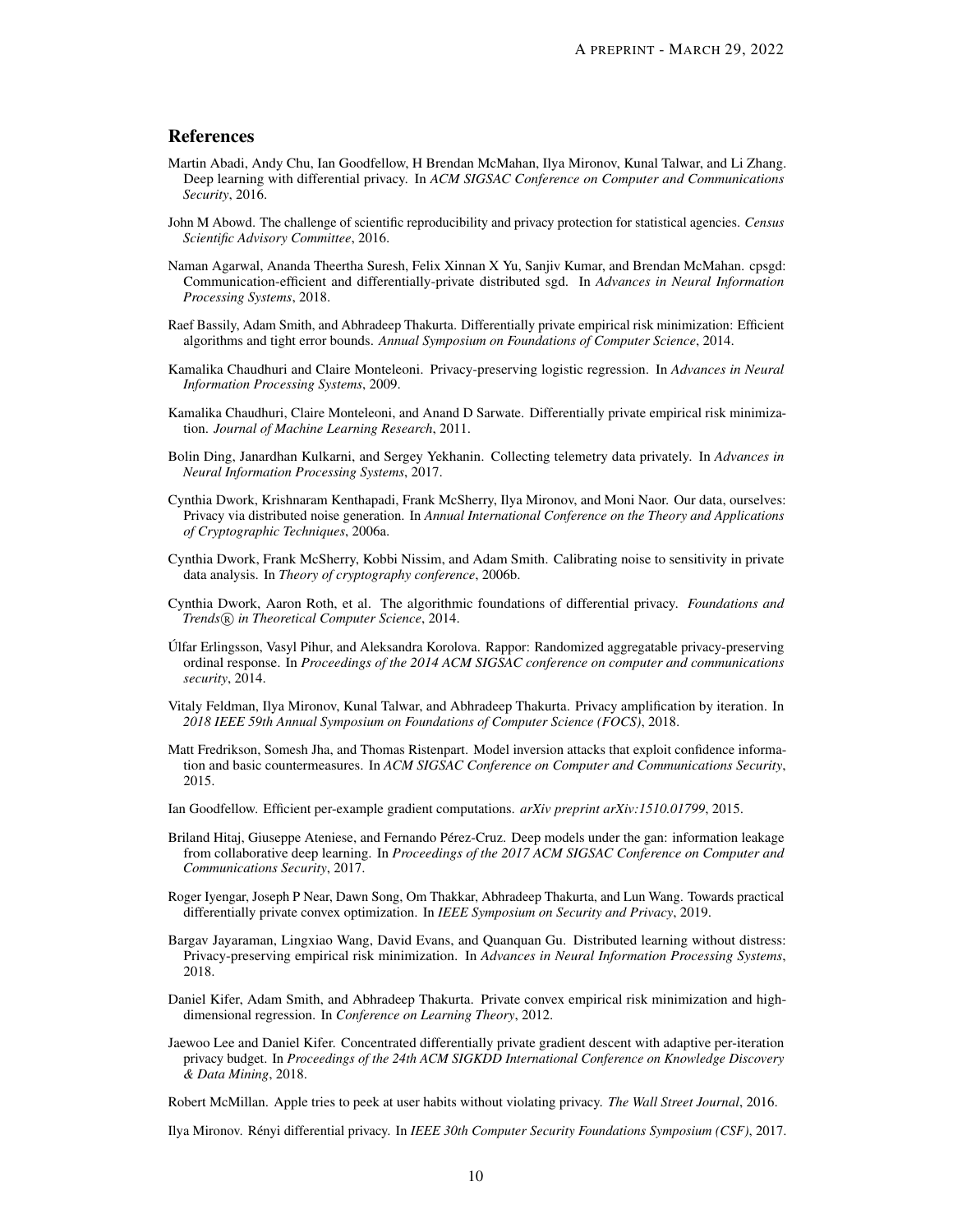- <span id="page-10-11"></span>Sahand N Negahban, Pradeep Ravikumar, Martin J Wainwright, Bin Yu, et al. A unified framework for highdimensional analysis of m-estimators with decomposable regularizers. *Statistical Science*, 27(4):538–557, 2012.
- <span id="page-10-8"></span>Md Atiqur Rahman, Tanzila Rahman, Robert Laganiere, Noman Mohammed, and Yang Wang. Membership inference attack against differentially private deep learning model. *Transactions on Data Privacy*, 2018.
- <span id="page-10-10"></span>Arun Rajkumar and Shivani Agarwal. A differentially private stochastic gradient descent algorithm for multiparty classification. In *Artificial Intelligence and Statistics*, 2012.
- <span id="page-10-12"></span>Ohad Shamir and Tong Zhang. Stochastic gradient descent for non-smooth optimization: Convergence results and optimal averaging schemes. In *International Conference on Machine Learning*, 2013.
- <span id="page-10-1"></span>Reza Shokri, Marco Stronati, Congzheng Song, and Vitaly Shmatikov. Membership inference attacks against machine learning models. In *IEEE Symposium on Security and Privacy (SP)*, 2017.
- <span id="page-10-6"></span>Adam Smith, Abhradeep Thakurta, and Jalaj Upadhyay. Is interaction necessary for distributed private learning? In *IEEE Symposium on Security and Privacy (SP)*. IEEE, 2017.
- <span id="page-10-9"></span>Shuang Song, Kamalika Chaudhuri, and Anand D Sarwate. Stochastic gradient descent with differentially private updates. In *Global Conference on Signal and Information Processing (GlobalSIP), 2013 IEEE*, 2013.
- <span id="page-10-2"></span>Kunal Talwar, Abhradeep Guha Thakurta, and Li Zhang. Nearly optimal private lasso. In *Advances in Neural Information Processing Systems*, 2015.
- <span id="page-10-5"></span>Di Wang, Minwei Ye, and Jinhui Xu. Differentially private empirical risk minimization revisited: Faster and more general. In *Advances in Neural Information Processing Systems*, 2017.
- <span id="page-10-7"></span>Lingxiao Wang and Quanquan Gu. Differentially private iterative gradient hard thresholding for sparse learning. In *28th International Joint Conference on Artificial Intelligence*, 2019.
- <span id="page-10-0"></span>Xi Wu, Matthew Fredrikson, Somesh Jha, and Jeffrey F Naughton. A methodology for formalizing modelinversion attacks. In *2016 IEEE 29th Computer Security Foundations Symposium (CSF)*, 2016.
- <span id="page-10-3"></span>Xi Wu, Fengan Li, Arun Kumar, Kamalika Chaudhuri, Somesh Jha, and Jeffrey Naughton. Bolt-on differential privacy for scalable stochastic gradient descent-based analytics. In *ACM International Conference on Management of Data*, 2017.
- <span id="page-10-4"></span>Jiaqi Zhang, Kai Zheng, Wenlong Mou, and Liwei Wang. Efficient private erm for smooth objectives. In *International Joint Conference on Artificial Intelligence*, 2017.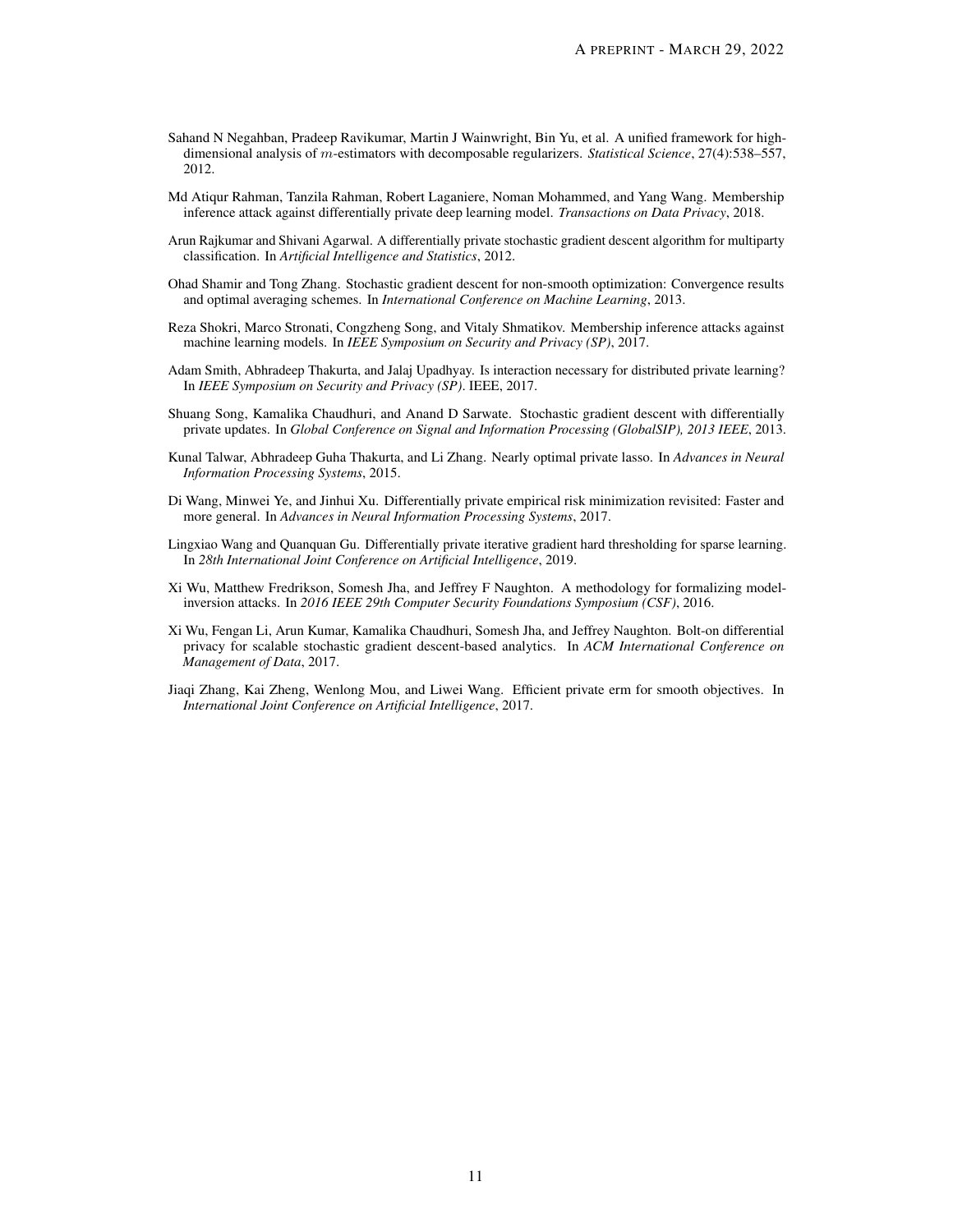# <span id="page-11-0"></span>Appendix A Proofs Related to DP-GD and DP-SGD

*Proof of Theorem [1.](#page-5-1)* Let  $x_1, \ldots, x_t$  be the path generated by optimization procedure. Since  $x_t$  contains Gaussian perturbation noise  $z_{t-1}$ , Definition [3](#page-3-2) gives us

$$
\mathbb{E}_{\boldsymbol{z}_{t-1}}[\langle \boldsymbol{x}_t-\boldsymbol{x}_*, \nabla F(\boldsymbol{x}_t)\rangle] \geq \nu_t \mathbb{E}_{\boldsymbol{z}_{t-1}}[\|\boldsymbol{x}_t-\boldsymbol{x}_*\|^2].
$$

Since  $F$  is  $\beta$ -smooth, we have

<span id="page-11-1"></span>
$$
\left\langle \boldsymbol{x}_{t}-\boldsymbol{x}_{*},\nabla F\left(\boldsymbol{x}_{t}\right)\right\rangle \geq\frac{1}{\beta}\left\Vert \nabla F\left(\boldsymbol{x}_{t}\right)\right\Vert ^{2}.
$$

Take linear combination of above inequalities,

$$
\mathbb{E}_{\mathbf{z}_{t-1}}[\langle \mathbf{x}_t - \mathbf{x}_*, \nabla F(\mathbf{x}_t) \rangle] \geq \theta \nu_t \mathbb{E}_{\mathbf{z}_{t-1}}[\|\mathbf{x}_t - \mathbf{x}_*\|^2] + \frac{(1-\theta)}{\beta} \mathbb{E}_{\mathbf{z}_{t-1}}[\|\nabla F(\mathbf{x}_t)\|^2]
$$
\n
$$
\geq \theta \nu \mathbb{E}_{\mathbf{z}_{t-1}}[\|\mathbf{x}_t - \mathbf{x}_*\|^2] + \frac{(1-\theta)}{\beta} \mathbb{E}_{\mathbf{z}_{t-1}}[\|\nabla F(\mathbf{x}_t)\|^2].
$$
\n(2)

Let  $r_t = ||x_t - x_*||$  be the solution error at step t. We have the following inequalities between  $r_{t+1}$  and  $r_t$ .

$$
r_{t+1}^{2} = \|\boldsymbol{x}_{t} - \eta \nabla F(\boldsymbol{x}_{t}) - \eta \boldsymbol{z}_{t} - \boldsymbol{x}_{*}\|^{2},
$$
  
= 
$$
\|\boldsymbol{x}_{t} - \boldsymbol{x}_{*}\|^{2} - 2\eta \langle \nabla F(\boldsymbol{x}_{t}) + \boldsymbol{z}_{t}, \boldsymbol{x}_{t} - \boldsymbol{x}_{*} \rangle + \eta^{2} \|\nabla F(\boldsymbol{x}_{t}) + \boldsymbol{z}_{t}\|^{2}.
$$
 (3)

Take expectation with respect to  $z_t$ , we have

$$
\mathbb{E}_{\boldsymbol{z}_t}[r_{t+1}^2] \leq ||\boldsymbol{x}_t - \boldsymbol{x}_*||^2 - 2\eta \langle \nabla F(\boldsymbol{x}_t), \boldsymbol{x}_t - \boldsymbol{x}_* \rangle + \eta^2 ||\nabla F(\boldsymbol{x}_t)||^2 + p\eta^2 \sigma_t^2. \tag{4}
$$

Further take expectation with respect to  $z_{t-1}$  and use Eq [2,](#page-11-1) we have

$$
\mathbb{E}_{\mathbf{z}_t, \mathbf{z}_{t-1}}[r_{t+1}^2] \leq \mathbb{E}_{\mathbf{z}_{t-1}}[\|\mathbf{x}_t - \mathbf{x}_*\|^2] - 2\eta \mathbb{E}_{\mathbf{z}_{t-1}}[\langle \nabla F(\mathbf{x}_t), \mathbf{x}_t - \mathbf{x}_* \rangle] + \eta^2 \mathbb{E}_{\mathbf{z}_{t-1}}[\|\nabla F(\mathbf{x}_t)\|^2] + p\eta^2 \sigma_t^2,
$$
  
\n
$$
\leq (1 - 2(1 - \theta)\eta\nu) \mathbb{E}_{\mathbf{z}_{t-1}}[r_t^2] + \left(\eta^2 - \frac{2\eta\theta}{\beta}\right) \mathbb{E}_{\mathbf{z}_{t-1}}[\|\nabla F(\mathbf{x}_t)\|^2] + p\eta^2 \sigma_t^2.
$$
\n(5)

Set  $\theta = \frac{1}{2}$  and  $\eta \leq \frac{1}{\beta}$ ,

<span id="page-11-2"></span>
$$
\mathbb{E}_{\mathbf{z}_t, \mathbf{z}_{t-1}}[r_{t+1}^2] \le (1 - \eta \nu) \mathbb{E}_{\mathbf{z}_{t-1}}[r_t^2] + p \eta^2 \sigma_t^2.
$$
 (6)

Applying Eq [\(6\)](#page-11-2) and taking expectation with respect to  $z_t, z_{t-1}, \dots, z_1$  iteratively yields

$$
\mathbb{E}[r_{t+1}^2] \le (1 - \eta \nu)^t r_1^2 + p \eta^2 \sum_{i=1}^t (1 - \eta \nu)^{t-i} \sigma_i^2.
$$
 (7)

Uniform privacy budget allocation scheme sets

$$
\sigma_t^2 = \Theta\left(\frac{TL^2\log(1/\delta)}{n^2\epsilon^2}\right).
$$

Therefore

$$
\mathbb{E}[r_{T+1}^2] \le (1 - \eta \nu)^T r_1^2 + \Theta\left(\frac{p\eta T L^2 \log(1/\delta)}{\nu n^2 \epsilon^2}\right). \tag{8}
$$

Set  $T \ge \frac{2 \log(n)}{n\nu}$ , we have

$$
(1 - \eta \nu)^{T} r_{1}^{2} = \exp\left(\frac{\log(1 - \eta \nu) \log(n^{2})}{\eta \nu}\right) r_{1}^{2} = \exp\left(\log(1/n^{2}) \frac{1}{\eta \nu} \log(1 + \frac{\eta \nu}{1 - \eta \nu})\right) r_{1}^{2},
$$
  

$$
\leq \left(\frac{1}{n^{2}}\right)^{\frac{1}{\eta \nu} \log(1 + \frac{\eta \nu}{1 - \eta \nu})} r_{1}^{2} < \frac{r_{1}^{2}}{n^{2}}.
$$
 (9)

Last inequality holds because  $\frac{1}{\eta \nu} \log(1 + \frac{\eta \nu}{1 - \eta \nu}) > 1$  for  $\frac{1}{\eta \nu} \ge \frac{\beta}{\nu} \ge 1$ . Therefore, for  $T \ge \frac{2 \log(n)}{n \nu}$ , we have the excepted solution error  $\mathbb{E}[r_{T+1}^2]$  satisfies

<span id="page-11-3"></span>
$$
\mathbb{E}[r_{T+1}^2] = \mathcal{O}\left(\frac{p\eta T L^2 \log(1/\delta)}{\nu n^2 \epsilon^2}\right). \tag{10}
$$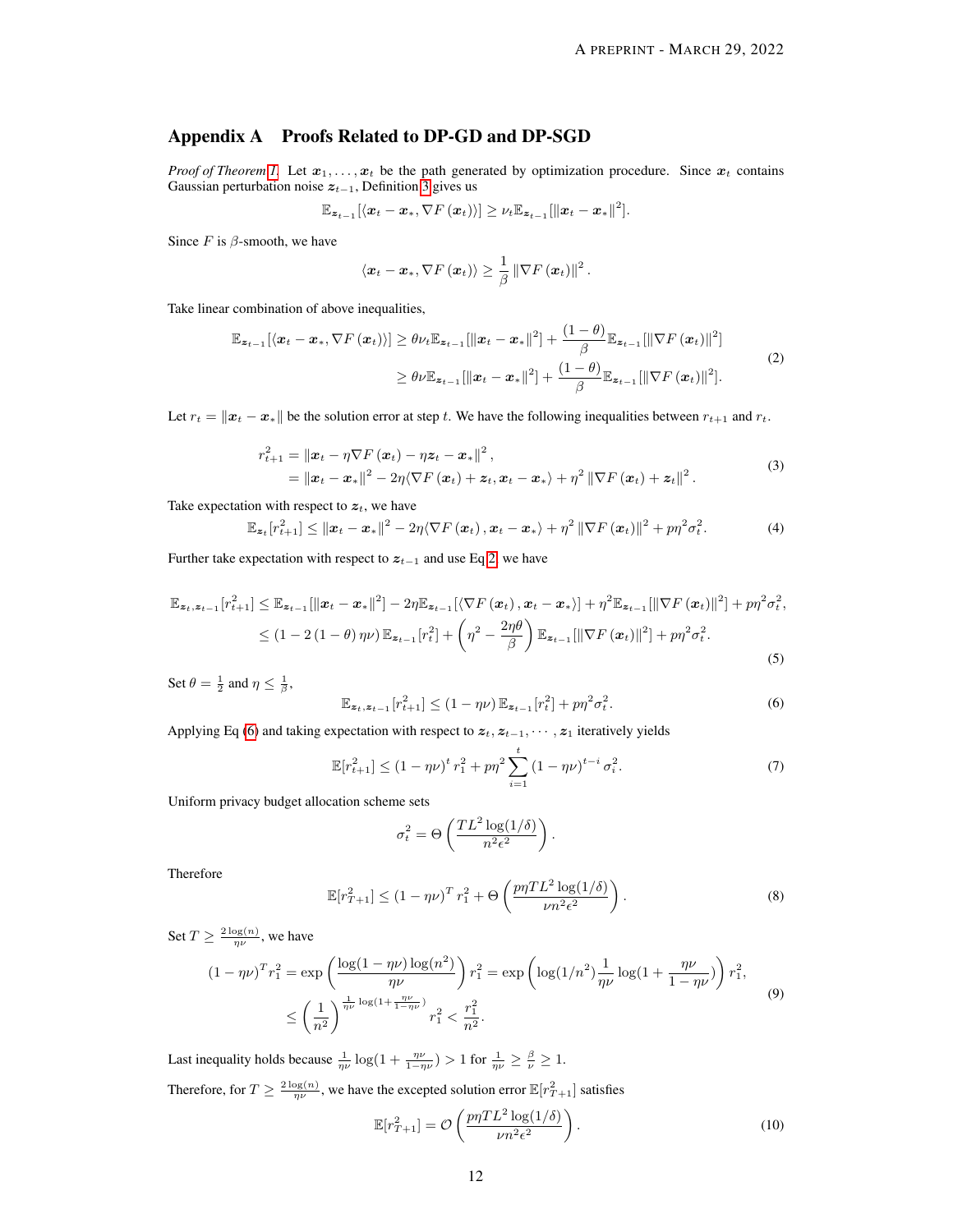Since  $F(x)$  is  $\beta$ -smooth, we have

<span id="page-12-0"></span>
$$
F(\boldsymbol{x}) - F(\boldsymbol{x}_*) \leq \frac{\beta}{2} ||\boldsymbol{x} - \boldsymbol{x}_*||^2.
$$
 (11)

Using Eq  $(10)$  and Eq  $(11)$ , we have the excepted excess risk satisfies

$$
\mathbb{E}[F(\boldsymbol{x}_{T+1}) - F(\boldsymbol{x}_{*})] = \mathcal{O}\left(\frac{\beta p \eta T L^{2} \log(1/\delta)}{\nu n^{2} \epsilon^{2}}\right)
$$
  
for  $T \ge \frac{2 \log(n)}{n\nu}$ . The utility bound is minimized when  $T = \frac{2 \log(n)}{n\nu}$ .

*Proof of Theorem [2.](#page-5-2)* The smooth condition gives us,

$$
F(\boldsymbol{x}_{t+1}) \leq F(\boldsymbol{x}_t) + \langle \nabla F(\boldsymbol{x}_t), \boldsymbol{x}_{t+1} - \boldsymbol{x}_t \rangle + \frac{\beta}{2} ||\boldsymbol{x}_{t+1} - \boldsymbol{x}_t||^2
$$
  
=  $F(\boldsymbol{x}_t) - \eta \langle \nabla F(\boldsymbol{x}_t), \nabla F(\boldsymbol{x}_t) + \boldsymbol{z}_t \rangle + \frac{\beta \eta^2}{2} ||\nabla F(\boldsymbol{x}_t) + \boldsymbol{z}_t||^2$ . (12)

Take expectation with respect to  $z_t$  and substitute  $\eta = \frac{1}{\beta}$ ,

$$
\mathbb{E}_{\mathbf{z}_t}[F(\boldsymbol{x}_{t+1})] = F(\boldsymbol{x}_t) - \frac{1}{2\beta} \|\nabla F(\boldsymbol{x}_t)\|^2 + \frac{1}{2\beta} p \sigma_t^2.
$$
 (13)

Subtract  $F(\mathbf{x}_*)$  on both sides and use convexity,

$$
\mathbb{E}_{\mathbf{z}_t}[F(\mathbf{x}_{t+1}) - F(\mathbf{x}_*)] = F(\mathbf{x}_t) - F(\mathbf{x}_*) - \frac{1}{2\beta} \|\nabla F(\mathbf{x}_t)\|^2 + \frac{1}{2\beta} p\sigma_t^2
$$
\n
$$
\leq \langle \nabla F(\mathbf{x}_t), \mathbf{x}_t - \mathbf{x}_* \rangle - \frac{1}{2\beta} \|\nabla F(\mathbf{x}_t)\|^2 + \frac{1}{2\beta} p\sigma_t^2.
$$
\n(14)

Substitute  $\nabla F(\boldsymbol{x}_t) = \beta(\boldsymbol{x}_t - \boldsymbol{x}_{t+1}) - \boldsymbol{z}_t$ ,

$$
\mathbb{E}_{\mathbf{z}_t}[F(\mathbf{x}_{t+1}) - F(\mathbf{x}_*)] \leq \beta \langle \mathbf{x}_t - \mathbf{x}_{t+1}, \mathbf{x}_t - \mathbf{x}_* \rangle - \frac{1}{2\beta} \mathbb{E}_{\mathbf{z}_t}[\|\beta(\mathbf{x}_t - \mathbf{x}_{t+1}) - \mathbf{z}_t\|^2] + \frac{1}{2\beta} p \sigma_t^2
$$
\n
$$
= \beta \langle \mathbf{x}_t - \mathbf{x}_{t+1}, \mathbf{x}_t - \mathbf{x}_* \rangle - \frac{\beta}{2} ||\mathbf{x}_t - \mathbf{x}_{t+1}||^2 - \mathbb{E}_{\mathbf{z}_t} \langle \mathbf{x}_{t+1}, \mathbf{z}_t \rangle
$$
\n
$$
= \beta \langle \mathbf{x}_t - \mathbf{x}_{t+1}, \mathbf{x}_t - \mathbf{x}_* \rangle - \frac{\beta}{2} ||\mathbf{x}_t - \mathbf{x}_{t+1}||^2 - \mathbb{E}_{\mathbf{z}_t} \langle \mathbf{x}_t - \eta \nabla F(\mathbf{x}_t) - \eta \mathbf{z}_t, \mathbf{z}_t \rangle
$$
\n
$$
= \beta \langle \mathbf{x}_t - \mathbf{x}_{t+1}, \mathbf{x}_t - \mathbf{x}_* \rangle - \frac{\beta}{2} ||\mathbf{x}_t - \mathbf{x}_{t+1}||^2 + \frac{1}{\beta} p \sigma_t^2
$$
\n
$$
= \frac{\beta}{2} (||\mathbf{x}_t - \mathbf{x}_*||^2 - ||\mathbf{x}_{t+1} - \mathbf{x}_*||^2) + \frac{1}{\beta} p \sigma_t^2.
$$
\n(15)

Summing over  $t = 1, \ldots, T$  and take expectation with respect to  $z_1, \ldots, z_T$ ,

$$
\sum_{t=1}^{T} \mathbb{E}[F(\boldsymbol{x}_{t+1}) - F(\boldsymbol{x}_*)] \leq \frac{\beta}{2} ||\boldsymbol{x}_1 - \boldsymbol{x}_*||^2 + \sum_{t=1}^{T} \frac{1}{\beta} p \sigma_t^2.
$$
 (16)

Use convexity,

$$
\mathbb{E}[F(\bar{\boldsymbol{x}}) - F(\boldsymbol{x}_*)] \leq \frac{\beta}{2T} ||\boldsymbol{x}_1 - \boldsymbol{x}_*||^2 + \frac{1}{\beta} p \sigma^2
$$
  

$$
\leq \frac{\beta}{2T} ||\boldsymbol{x}_1 - \boldsymbol{x}_*||^2 + \Theta\left(\frac{L^2 p T \log(1/\delta)}{\beta n^2 \epsilon^2}\right)
$$
 (17)

Choose  $T = \frac{n\beta\epsilon}{\sqrt{p}}$ , we have

$$
\mathbb{E}[F(\bar{\boldsymbol{x}}) - F(\boldsymbol{x}_*)] = \mathcal{O}\left(\frac{\sqrt{p}L^2\log(1/\delta)}{n\epsilon}\right).
$$
\n(18)

 $\Box$ 

*Proof of Theorem [3](#page-5-0) and [4.](#page-6-1)* We start by giving a useful lemma.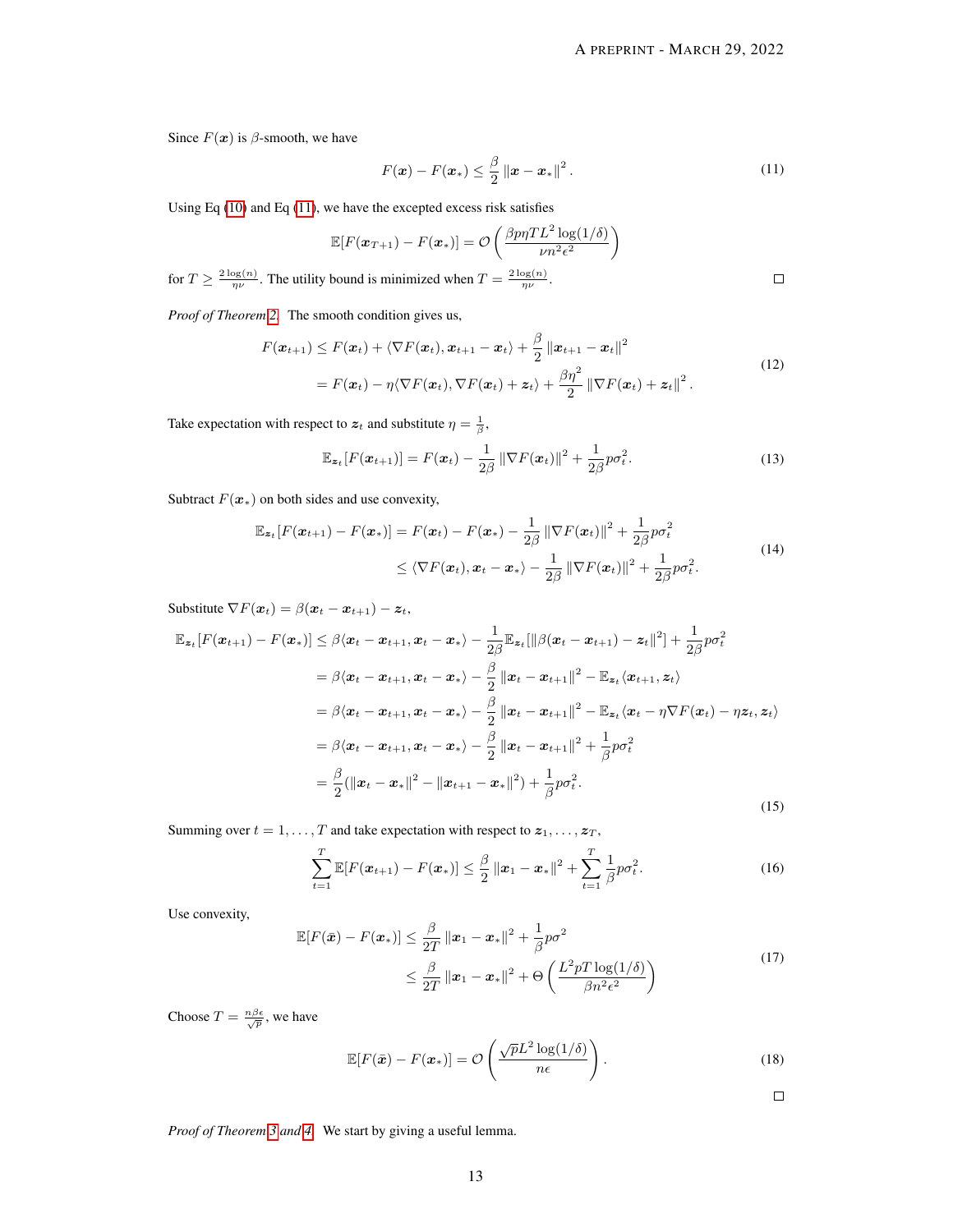<span id="page-13-0"></span>**Lemma [2](#page-5-3).** *Choose*  $\eta_t = \frac{1}{\nu t}$ , the expected solution error of  $x_t$  in Algorithm 2 for any  $t > 1$  satisfies

$$
\mathbb{E}[\|\boldsymbol{x}_t-\boldsymbol{x}_*\|^2] \leq \frac{2L^2\left(1+p\sigma^2\right)}{t\nu^2}
$$

*Proof of Lemma [2.](#page-13-0)* We have

$$
\|\boldsymbol{x}_{t+1} - \boldsymbol{x}_*\|^2 = \|\boldsymbol{x}_t - \eta_t \boldsymbol{g}_t - \eta_t \boldsymbol{z}_t - \boldsymbol{x}_*\|^2
$$
  
=  $\|\boldsymbol{x}_t - \boldsymbol{x}_*\|^2 - 2\eta_t \langle \boldsymbol{x}_t - \boldsymbol{x}_*, \boldsymbol{g}_t + \boldsymbol{z}_t \rangle + \eta_t^2 \|\boldsymbol{g}_t\|^2 - 2\eta_t^2 \langle \boldsymbol{g}_t, \boldsymbol{z}_t \rangle + \eta_t^2 \|\boldsymbol{z}_t\|^2.$  (19)

<span id="page-13-2"></span>,

Take expectation with respect to perturbation noise  $z_t$  and uniform sampling, we have

$$
\mathbb{E}_{\mathbf{z}_t, i_t}[\|\mathbf{x}_{t+1} - \mathbf{x}_*\|^2] = \mathbb{E}_{\mathbf{z}_t, i_t}[\|\mathbf{x}_t - \eta_t \mathbf{g}_t - \eta_t \mathbf{z}_t - \mathbf{x}_*\|^2]
$$
\n
$$
\leq \|\mathbf{x}_t - \mathbf{x}_*\|^2 - 2\eta_t \langle \mathbf{x}_t - \mathbf{x}_*, \nabla F(\mathbf{x}_t) \rangle + \eta_t^2 L^2 + p \eta_t^2 L^2 \sigma^2. \tag{20}
$$

<span id="page-13-1"></span>Further take expectation to  $z_{t-1}$  and apply Definition [3,](#page-3-2)

$$
\mathbb{E}_{\mathbf{z}_t, \mathbf{z}_{t-1}, i_t}[\|\mathbf{x}_{t+1} - \mathbf{x}_*\|^2] \leq (1 - 2\nu_t \eta_t) \mathbb{E}_{\mathbf{z}_{t-1}}[\|\mathbf{x}_t - \mathbf{x}_*\|^2] + \eta_t^2 L^2 (1 + p\sigma^2) \n\leq (1 - 2\nu_t \mathbb{E}_{\mathbf{z}_{t-1}}[\|\mathbf{x}_t - \mathbf{x}_*\|^2] + \eta_t^2 L^2 (1 + p\sigma^2).
$$
\n(21)

Now we use induction to conduct the proof. Substitute  $\eta_t = \frac{1}{t\nu}$  into Eq [21,](#page-13-1) we have Lemma [2](#page-13-0) hold for  $t = 2$ .

Assume 
$$
\mathbb{E}[\|\boldsymbol{x}_t - \boldsymbol{x}_*\|^2] \le \frac{2L^2(1 + p\sigma^2)}{t\nu^2}
$$
 holds for  $t > 2$ , then

$$
\mathbb{E}[\|\boldsymbol{x}_{t+1} - \boldsymbol{x}_*\|^2] \leq \left(1 - \frac{2}{t}\right) \mathbb{E}[\|\boldsymbol{x}_t - \boldsymbol{x}_*\|^2] + \frac{L^2 \left(1 + p\sigma^2\right)}{\nu^2 t^2} \n\leq \left(\frac{1}{t} - \frac{2}{t^2}\right) \frac{2L^2 \left(1 + p\sigma^2\right)}{\nu^2} + \frac{L^2 \left(1 + p\sigma^2\right)}{\nu^2 t^2} \n= \left(\frac{2}{t} - \frac{3}{t^2}\right) \frac{L^2 \left(1 + p\sigma^2\right)}{\nu^2} \leq \frac{2L^2 \left(1 + p\sigma^2\right)}{\left(t + 1\right) \nu^2}.
$$
\n(22)

It's easy to check that Eq [20](#page-13-2) holds for arbitrary x rather than x∗. Rearrange Eq [20](#page-13-2) and take expectation, we have  $\alpha$  $\overline{2}$ 

$$
\mathbb{E}[\langle \boldsymbol{x}_t-\boldsymbol{x}, \nabla F(\boldsymbol{x}_t)\rangle] \leq \frac{\mathbb{E}[\|\boldsymbol{x}_t-\boldsymbol{x}\|^2] - \mathbb{E}[\|\boldsymbol{x}_{t+1}-\boldsymbol{x}\|^2]}{2\eta_t} + \frac{\eta_t L^2 (1 + p\sigma^2)}{2}.
$$
 (23)

<span id="page-13-5"></span>Let k be arbitrarily chosen from  $\{1, \ldots, |T/2|\}$ . Summing over the last  $k + 1$  iterations and use convexity to lower bound  $\langle x_t - x, \nabla F(x_t) \rangle$  by  $F(x_t) - F(x)$ ,

$$
\sum_{t=T-k}^{T} \mathbb{E}[F(\boldsymbol{x}_t) - F(\boldsymbol{x})] \le \frac{\mathbb{E}[\|\boldsymbol{x}_{T-k} - \boldsymbol{x}\|^2]}{2\eta_{T-k}} + \frac{1}{2} \sum_{t=T-k+1}^{T} \mathbb{E}[\|\boldsymbol{x}_t - \boldsymbol{x}\|^2] \left(\frac{1}{n_t} - \frac{1}{n_{t-1}}\right) - \frac{\mathbb{E}[\|\boldsymbol{x}_{T+1} - \boldsymbol{x}\|^2]}{2\eta_{T}} + \frac{L^2 (1 + p\sigma^2)}{2} \sum_{t=T-k}^{T} \eta_{t}.
$$
\n(24)

<span id="page-13-4"></span>Substitute  $\eta_t = \frac{1}{\nu t}$  and follow the idea in [Shamir & Zhang](#page-10-12) [\(2013\)](#page-10-12) by choosing  $x = x_{T-k}$ , we arrive at

$$
\sum_{t=T-k}^{T} \mathbb{E}[F(\boldsymbol{x}_t) - F(\boldsymbol{x}_{T-k})] \leq \frac{\nu}{2} \sum_{t=T-k+1}^{T} \mathbb{E}[\|\boldsymbol{x}_t - \boldsymbol{x}_{T-k}\|^2] + \frac{L^2(1+p\sigma^2)}{2\nu} \sum_{t=T-k}^{T} \frac{1}{t}.
$$
 (25)

<span id="page-13-3"></span>Now we bound  $\mathbb{E}[\|\boldsymbol{x}_t - \boldsymbol{x}_{T-k}\|^2]$  for  $t \geq T - k$ ,

$$
\mathbb{E}[\|\boldsymbol{x}_{t} - \boldsymbol{x}_{T-k}\|^{2}] \leq 2\mathbb{E}[\|\boldsymbol{x}_{t} - \boldsymbol{x}_{*}\|^{2}] + 2\mathbb{E}[\|\boldsymbol{x}_{T-k} - \boldsymbol{x}_{*}\|^{2}] \n\leq \frac{4L^{2} (1 + p\sigma^{2})}{\nu^{2}} \left(\frac{1}{t} + \frac{1}{T-k}\right) \leq \frac{8L^{2} (1 + p\sigma^{2})}{\nu^{2}} \left(\frac{1}{T-k}\right) \n\leq \frac{16L^{2} (1 + p\sigma^{2})}{T\nu^{2}}.
$$
\n(26)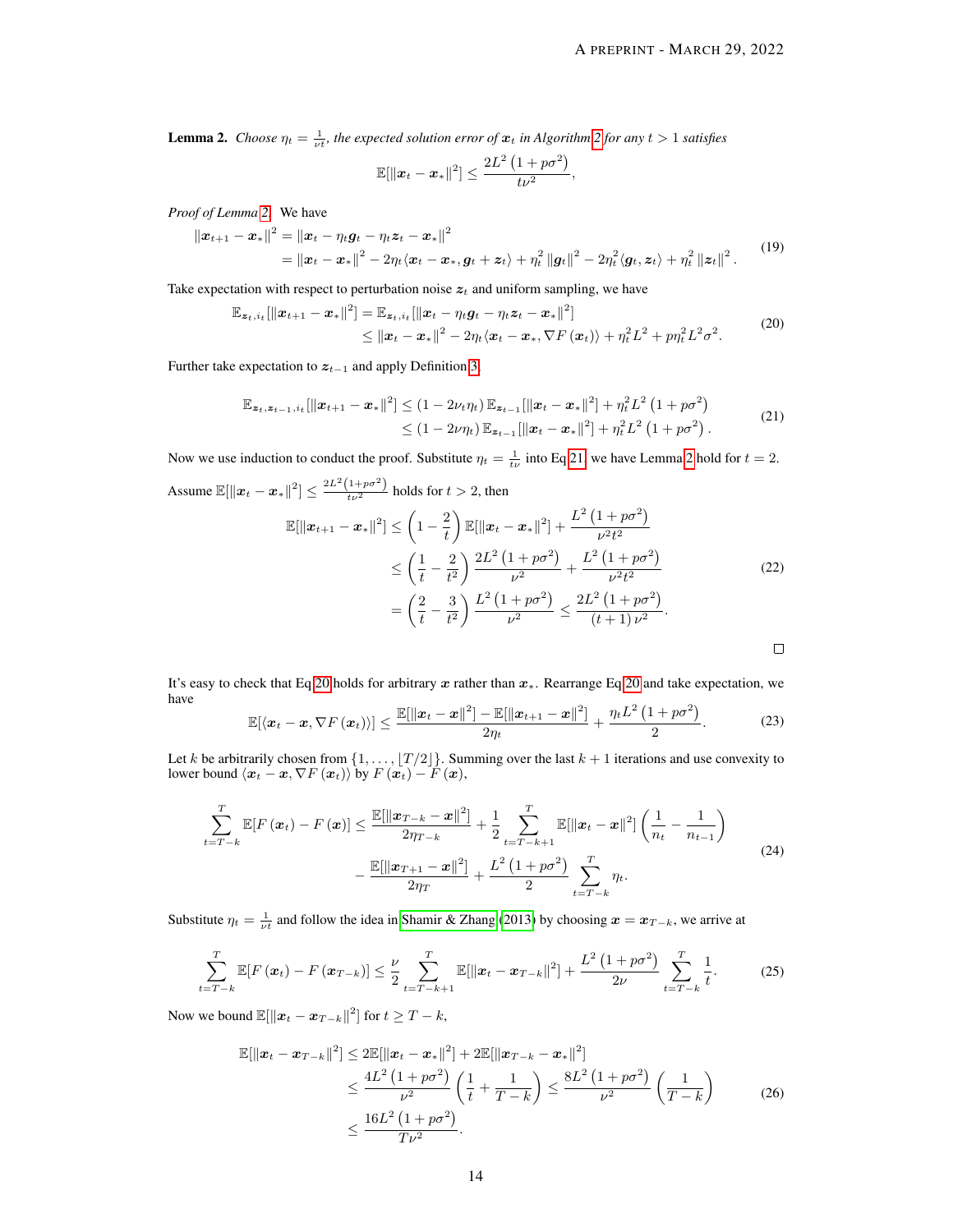Substitute Eq [26](#page-13-3) into Eq [25,](#page-13-4)

<span id="page-14-0"></span>
$$
\sum_{t=T-k}^{T} \mathbb{E}[F(\boldsymbol{x}_t) - F(\boldsymbol{x}_{T-k})] \le \frac{8kL^2\left(1 + p\sigma^2\right)}{T\nu} + \frac{L^2\left(1 + p\sigma^2\right)}{2\nu} \sum_{t=T-k}^{T} \frac{1}{t}.
$$
 (27)

Let  $S_k = \frac{1}{k+1} \sum_{t=T-k}^T \mathbb{E}[F(\boldsymbol{x}_t)]$  be the averaged expected values of the last  $k+1$  iterations. We are interested in  $S_0 - F(x*) = \mathbb{E}[F(x_T)] - F(x*)$ . Now we derive an inequality between  $S_k$  and  $S_{k-1}$ . By definition,

$$
kS_{k-1} = (k+1) S_k - \mathbb{E}[\mathbf{x}_{T-k}].
$$
\n(28)

Rearrange Eq [27](#page-14-0) to upper bound  $-\mathbb{E}[\boldsymbol{x}_{T-k}],$ 

$$
S_{k-1} = \frac{k+1}{k} S_k - \frac{\mathbb{E}[\mathbf{x}_{T-k}]}{k}
$$
  
\n
$$
\leq \frac{k+1}{k} S_k - \frac{S_k}{k} + \frac{8L^2 (1 + p\sigma^2)}{(k+1)T\nu} + \frac{L^2 (1 + p\sigma^2)}{2k (k+1) \nu} \sum_{t=T-k}^T \frac{1}{t}
$$
  
\n
$$
\leq S_k + \frac{L^2 (1 + p\sigma^2)}{2\nu} \left( \frac{16}{kT} + \frac{1}{k (k+1)} \sum_{t=T-k}^T \frac{1}{t} \right).
$$
 (29)

Summing over  $k = 1, \ldots, k = |T / 2|$ ,

<span id="page-14-2"></span><span id="page-14-1"></span>
$$
S_0 \le S_{\lfloor T/2 \rfloor} + \frac{L^2 \left(1 + p \sigma^2\right)}{2\nu} \left( \sum_{k=1}^{\lfloor T/2 \rfloor} \frac{16}{kT} + \sum_{k=1}^{\lfloor T/2 \rfloor} \sum_{t=T-k}^T \frac{1}{k \left(k+1\right) t} \right). \tag{30}
$$

Now we bound  $S_{\lfloor T/2 \rfloor} - F(\boldsymbol{x}_*)$ . Choose  $\boldsymbol{x} = \boldsymbol{x}_*$  and  $\eta_t = \frac{1}{t\nu}$  in Eq [24](#page-13-5),

$$
\sum_{t=\lceil T/2 \rceil}^{T} \mathbb{E}[F(x_t) - F(x_*)] = \frac{\nu \lceil T/2 \rceil \mathbb{E}[\|x_{\lceil T/2 \rceil} - x_*\|^2]}{2} + \frac{\nu}{2} \sum_{t=\lceil T/2 \rceil+1}^{T} \mathbb{E}[\|x_t - x_*\|^2] \n+ \frac{L^2 (1 + p\sigma^2)}{2} \sum_{t=\lceil T/2 \rceil}^{T} \eta_t \n\leq \frac{L^2 (1 + p\sigma^2)}{\nu} (1 + \sum_{t=\lceil T/2 \rceil+1}^{T} \frac{1}{t} + \sum_{t=\lceil T/2 \rceil}^{T} \frac{1}{2t}) \n\leq \frac{L^2 (1 + p\sigma^2)}{\nu} (1 + \frac{3}{2} \sum_{t=\lceil T/2 \rceil}^{T} \frac{1}{t}) \n\leq \frac{4L^2 (1 + p\sigma^2)}{\nu}.
$$
\n(31)

The second inequality uses Lemma [2.](#page-13-0) The last inequality holds because the fact that  $\sum_{t=\lceil T/2 \rceil}^{T} \frac{1}{t} \leq \log(2)$ . Dividing Eq [31](#page-14-1) by  $\lceil T/2 \rceil$ ,

$$
S_{\lfloor T/2 \rfloor} - F(\boldsymbol{x}_*) \le \frac{8L^2(1 + p\sigma^2)}{T\nu}.
$$
 (32)

We have  $\sum_{k=1}^{\lfloor T/2 \rfloor} \frac{16}{kT} \leq \frac{16(1 + log(T))}{T}$  because it is harmonic sequence. Lastly,

$$
\sum_{k=1}^{\lfloor T/2 \rfloor} \sum_{t=T-k}^{T} \frac{1}{k(k+1)t} \le \sum_{k=1}^{\lfloor T/2 \rfloor} \frac{\log(2)}{k(k+1)}
$$
\n
$$
\le \sum_{k=1}^{\lfloor T/2 \rfloor} \frac{\log(2)}{k^2} \le 2 \log(2).
$$
\n(33)

Plugging these bounds into Eq [30,](#page-14-2) we have

$$
S_0 - F(\boldsymbol{x}_*) = \mathcal{O}\left(\frac{(1 + p\sigma^2)L^2\log(T)}{T\nu}\right).
$$
 (34)